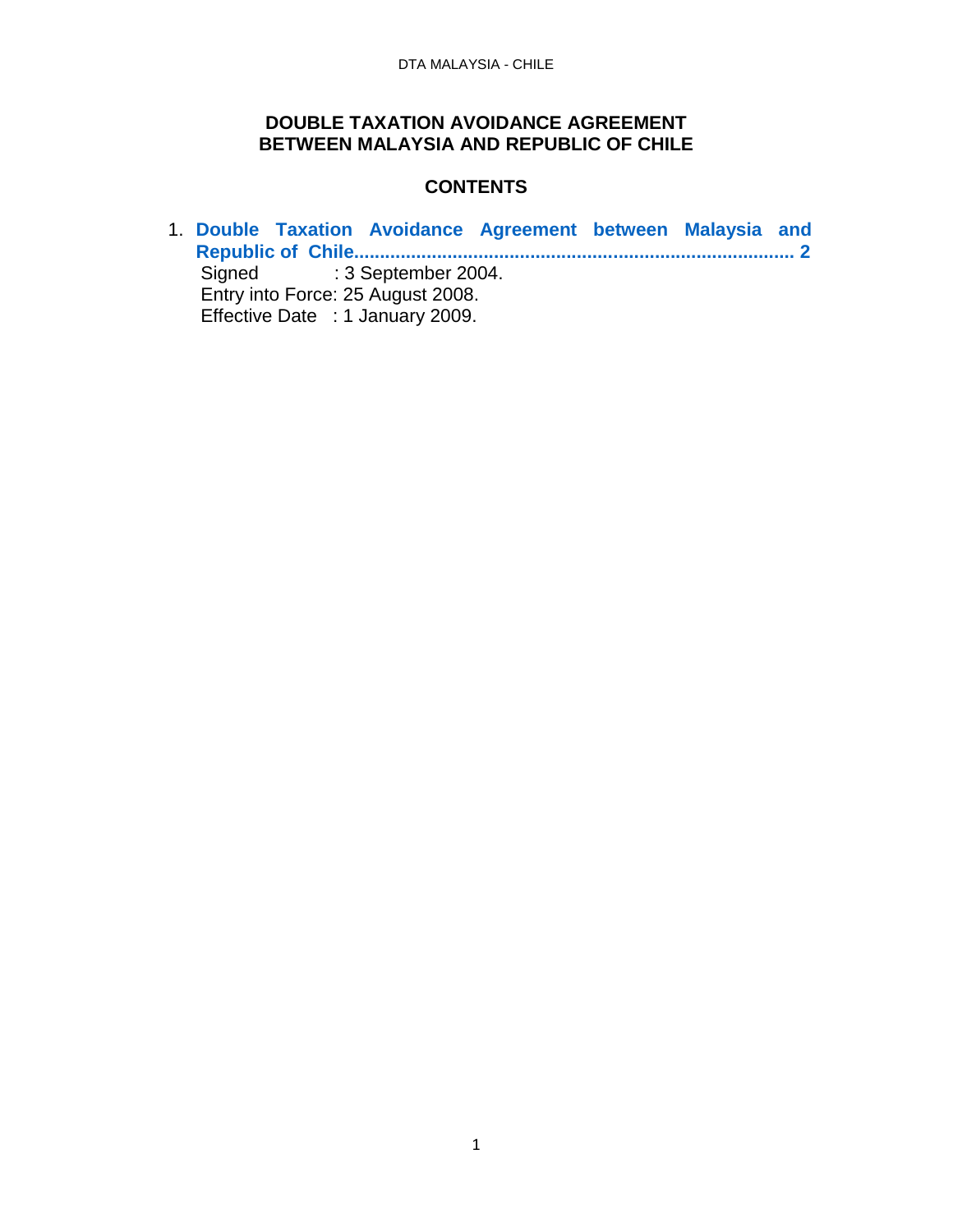<span id="page-1-0"></span>P.U. (A) 84/2005 Signed : 3 September 2004. Entry into Force: 25 August 2008. Effective Date : 1 January 2009.

# **AGREEMENT BETWEEN THE REPUBLIC OF CHILE AND MALAYSIA FOR THE AVOIDANCE OF DOUBLE TAXATION AND THE PREVENTION OF FISCAL EVASION WITH RESPECT TO TAXES ON INCOME**

# THE GOVERNMENT OF THE REPUBLIC OF CHILE

#### AND

#### THE GOVERNMENT OF MALAYSIA,

Desiring to conclude an Agreement for the avoidance of double taxation and the prevention of fiscal evasion with respect to taxes on income, have agreed as follows:

#### Article 1 **PERSONS COVERED**

This Agreement shall apply to persons who are residents of one or both of the Contracting States.

## Article 2 **TAXES COVERED**

1. This Agreement shall apply to taxes on income imposed on behalf of a Contracting State, irrespective of the manner in which they are levied.

2. There shall be regarded as taxes on income all taxes imposed on total income, or on elements of income, including taxes on gains from the alienation of movable or immovable property.

- 3. The existing taxes which are the subject of this Agreement are:
	- (a) in Chile, the taxes imposed under the Income Tax Act, *"Ley sobre Impuesto a la Renta"* (hereinafter referred to as "Chilean tax"); and
	- (b) in Malaysia:
		- (i) the income tax; and
		- (ii) the petroleum income tax;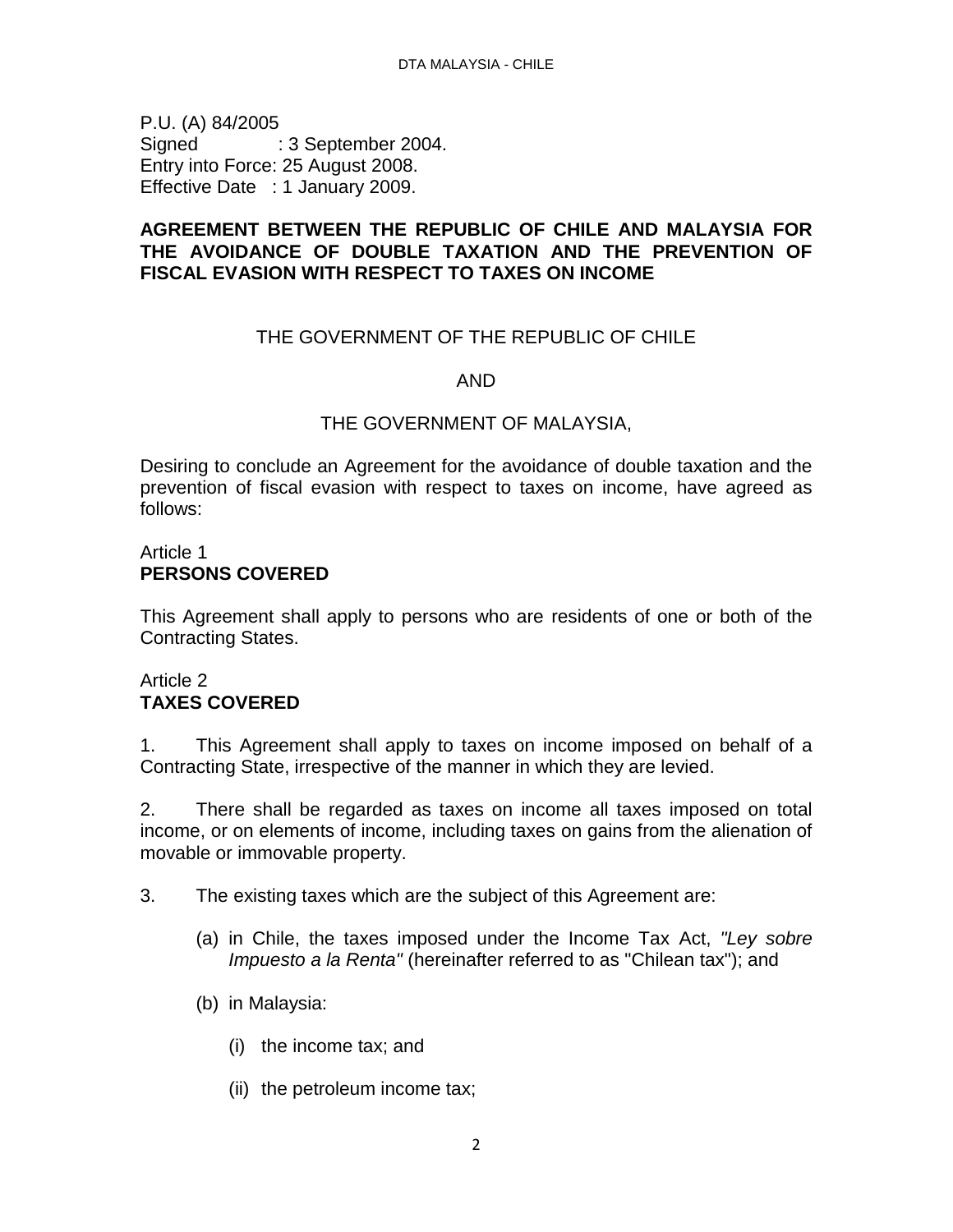# (hereinafter referred to as "Malaysian tax")

4. This Agreement shall apply also to any identical or substantially similar taxes that are imposed after the date of signature of the Agreement in addition to, or in place of, the existing taxes. The competent authorities of the Contracting States shall, at the end of each year, notify each other of any significant changes that have been made in their taxation laws.

#### Article 3 **GENERAL DEFINITIONS**

- 1. For the purposes of this Agreement, unless the context otherwise requires:
	- (a) (i) the term "Chile" means the Republic of Chile, and for the purposes of this Agreement, includes any area extending beyond the limits of its territorial waters, and the sea-bed and subsoil of any such area, which is designated under its domestic laws and in accordance with international law as an area over which Chile have sovereign rights for the purposes of exploring and exploiting the natural resources, whether living or non-living;
		- (ii) the term "Malaysia" means the Federation of Malaysia, and for the purposes of this Agreement, includes any area extending beyond the limits of its territorial waters, and the sea-bed and subsoil of any such area, which is designated under its domestic laws and in accordance with international law as an area over which Malaysia have sovereign rights for the purposes of exploring and exploiting the natural resources, whether living or non-living;
	- (b) the term "person" includes an individual, a company and any other body of persons;
	- (c) the term "company" means anybody corporate or any entity that is treated as a body corporate for tax purposes;
	- (d) the terms "enterprise of a Contracting State" and "enterprise of the other Contracting State" mean respectively an enterprise carried on by a resident of a Contracting State and an enterprise carried on by a resident of the other Contracting State;
	- (e) the term "international traffic" means any transport by a ship or aircraft operated by an enterprise of a Contracting State, except when such transport is operated solely between places in the other Contracting State;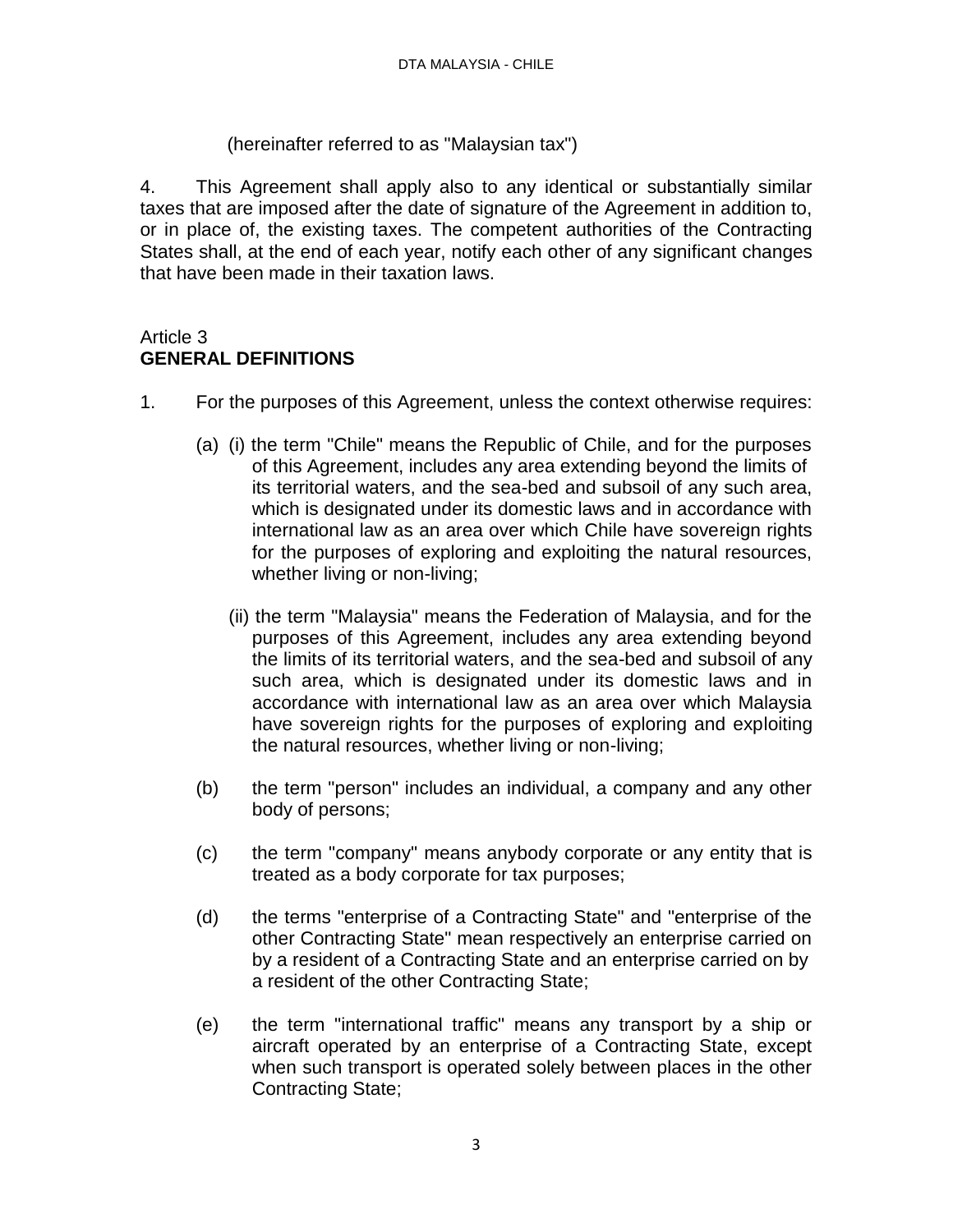- (f) the term "competent authority" means:
	- (i) in the case of Chile, the Minister of Finance or his authorized representative, and
	- (ii) in the case of Malaysia, the Minister of Finance or his authorised representative;
- (g) the term "national" means:
	- (i) any individual possessing the nationality or citizenship of a Contracting State;
	- (ii) any legal person or association deriving its status as such from the laws in force in a Contracting State.

2. As regards the application of this Agreement at any time by a Contracting State, any term not defined therein shall, unless the context otherwise requires, have the meaning that it has at that time under the law of that State for the purposes of the taxes to which this Agreement applies, any meaning under the applicable tax laws of that State prevailing over a meaning given to the term under other laws of that State.

## Article 4 **RESIDENT**

1. For the purposes of this Agreement, the term "resident of a Contracting State" means any person who, under the laws of that State, is liable to tax therein by reason of his domicile, residence, place of management, place of incorporation or any other criterion of a similar nature, and also includes that State and any political subdivision or local authority or a statutory body thereof.

2. Where by reason of the provisions of paragraph 1 an individual is a resident of both Contracting States, then his status shall be determined as follows:

- (a) he shall be deemed to be a resident only of the State in which he has a permanent home available to him; if he has a permanent home available to him in both States, he shall be deemed to be a resident only of the State with which his personal and economic relations are closer (centre of vital interests);
- (b) if the State in which he has his centre of vital interests cannot be determined, or if he has not a permanent home available to him in either State, he shall be deemed to be a resident only of the State in which he has an habitual abode;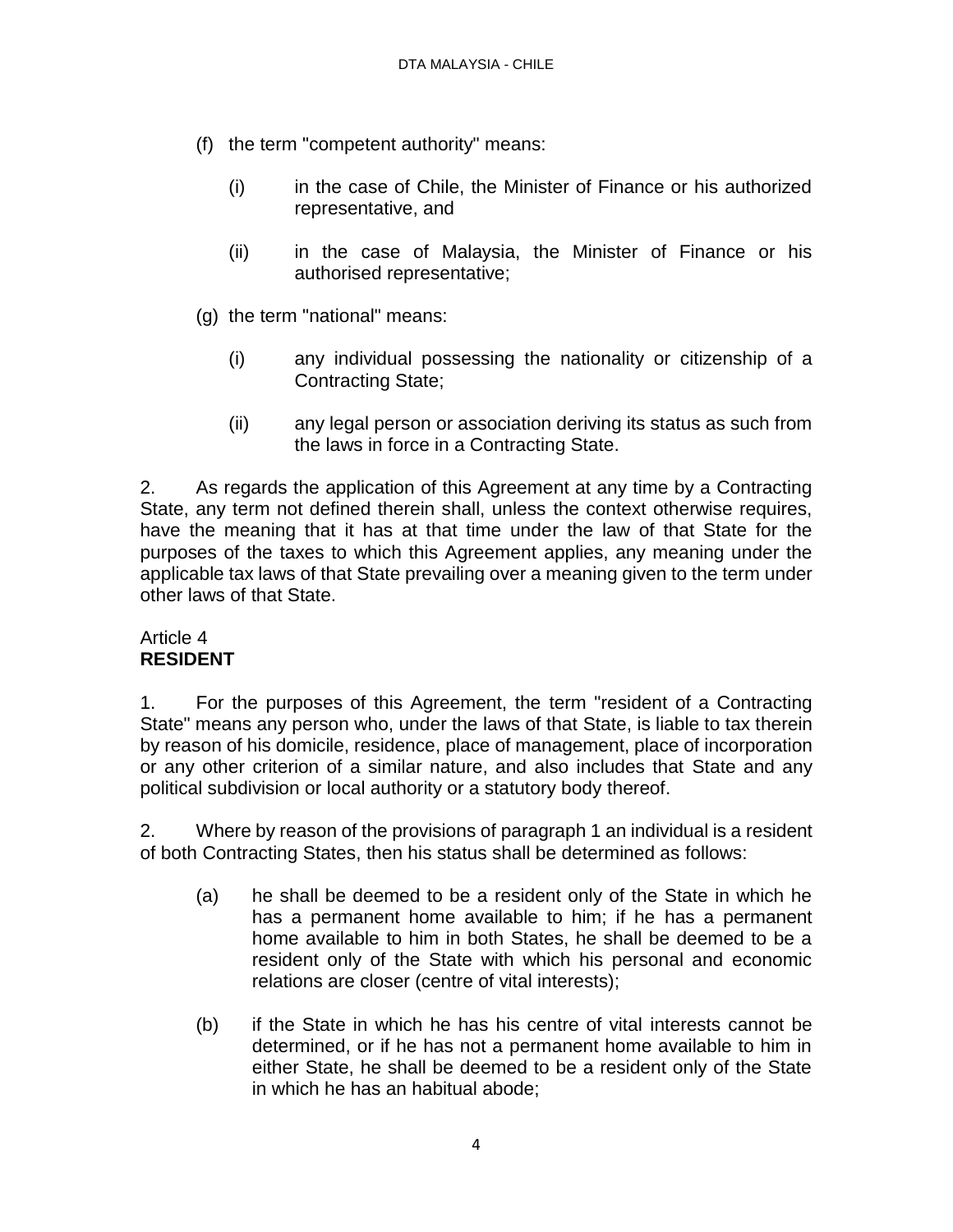- (c) if he has an habitual abode in both States or in neither of them, he shall be deemed to be a resident only of the State of which he is a national;
- (d) if he is a national of both States or of neither of them, the competent authorities of the Contracting States shall settle the question by mutual agreement.

3. Where by reason of the provisions of paragraph 1 a person other than an individual is a resident of both Contracting States, then the Contracting States shall by mutual agreement procedure endeavour to settle the question. If the competent authorities of the Contracting States after having endeavoured to reach an agreement have not been able to settle the question of dual residency, each Contracting State may, notwithstanding the provisions of this Agreement, apply its domestic law.

# Article 5

# **PERMANENT ESTABLISHMENT**

1. For the purposes of this Agreement, the term "permanent establishment" means a fixed place of business through which the business of an enterprise is wholly or partly carried on.

- 2. The term "permanent establishment" includes especially:
	- (a) a place of management;
	- (b) a branch;
	- (c) an office;
	- (d) a factory;
	- (e) a workshop; and
	- (f) a mine, an oil or gas well, a quarry or any other place relating to the exploration for or the exploitation of natural resources.
- 3. The term "permanent establishment" shall also include:
	- (a) a building site, a construction, an installation or an assembly project and the supervisory activities in connection therewith, but only if such building site, construction, project or activity lasts more than six months; and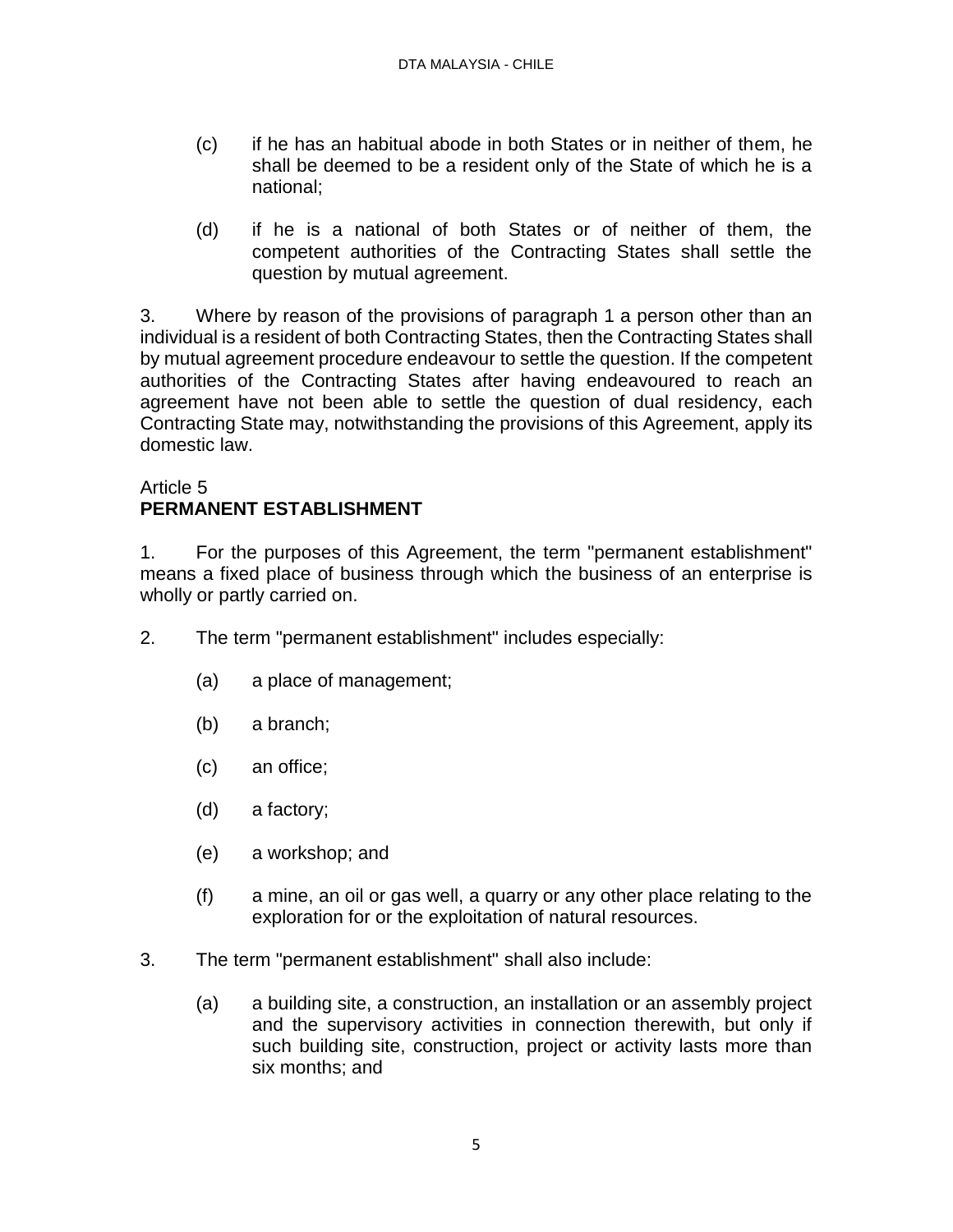- (b) the performance of professional services and of other activities of an independent character in a Contracting State by an enterprise through employees or other individuals engaged by the enterprise for such purpose, if such activities are carried on within that Contracting State for a period or periods exceeding in the aggregate 183 days within any twelve-month period; and
- (c) the performance of professional services and of other activities of an independent character in a Contracting State by an individual, if that individual is present in that Contracting State for a period or periods exceeding in the aggregate 183 days within any twelve month period.

For the purposes of computing the time limits in this paragraph, activities carried on by an enterprise associated with another enterprise within the meaning of Article 9 of this Agreement shall be aggregated with the period during which activities are carried on by the enterprise if the activities of the associated enterprises are substantially the same.

4. Notwithstanding the preceding provisions of this Article, the term "permanent establishment" shall be deemed not to include:

- (a) the use of facilities solely for the purpose of storage, display or delivery of goods or merchandise belonging to the enterprise;
- (b) the maintenance of a stock of goods or merchandise belonging to the enterprise solely for the purpose of storage, display or delivery;
- (c) the maintenance of a stock of goods or merchandise belonging to the enterprise solely for the purpose of processing by another enterprise;
- (d) the maintenance of a fixed place of business solely for the purpose of purchasing goods or merchandise or of collecting information, for the enterprise;
- (e) the maintenance of a fixed place of business solely for the purpose of advertising, supplying information, carrying out scientific research, or any similar activity for the enterprise, if such activity is of a preparatory or auxiliary character.

5. Notwithstanding the provisions of paragraphs 1 and 2 where a person (other than an agent of an independent status to whom paragraph 7 applies) is acting in a Contracting State on behalf of an enterprise of the other Contracting State, that enterprise shall be deemed to have a permanent establishment in the firstmentioned Contracting State of any activity which that person undertakes for the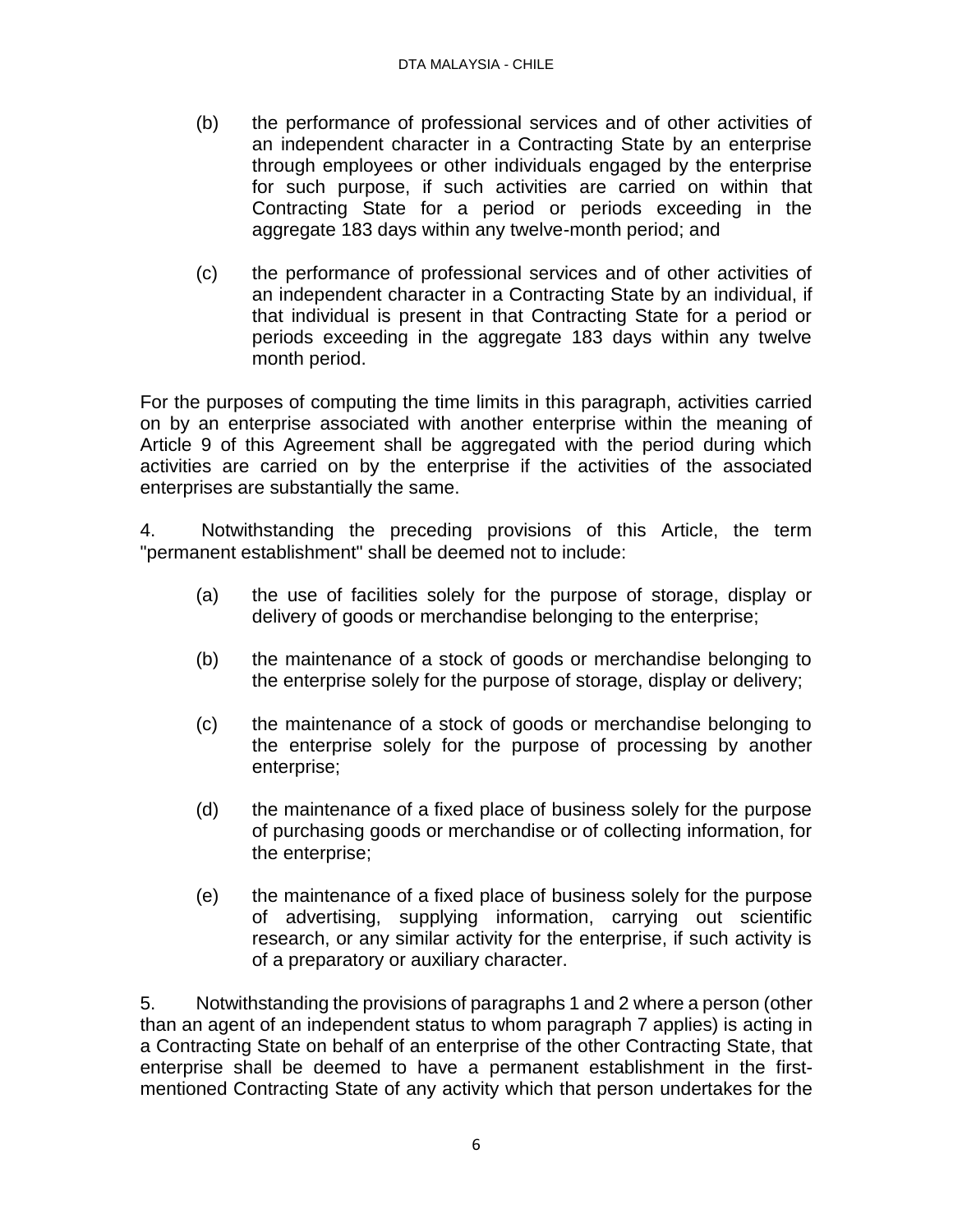enterprise, if such a person:

- (a) has, and habitually exercises in the first-mentioned State an authority to conclude contracts in the name of the enterprise, unless the activities of such person are limited to those mentioned in paragraph 4 which, if exercised through a fixed place of business would not make this fixed place of business a permanent establishment under the provisions of that paragraph; or
- (b) has no such authority, but habitually maintains in the first mentioned State a stock of goods or merchandise belonging to the enterprise in respect of which he regularly receives and fulfils orders on behalf of the enterprise.

6. Notwithstanding the preceding provisions of this Article, an insurance company resident of a Contracting State shall, except in the case of reinsurance, be deemed to have a permanent establishment in the other Contracting State if it collects premiums in the territory of that other State or if it insures risks situated therein through a representative other than an agent of independent status to whom paragraph 7 of this Article applies.

7. An enterprise of a Contracting State shall not be deemed to have a permanent establishment in a Contracting State merely because it carries on business in that State through a broker, general commission agent or any other agent of an independent status, provided that such persons are acting in the ordinary course of their business, and that the conditions that are made or imposed in their commercial or financial relations with such enterprises do not differ from those which would be generally made by independent agents.

8. The fact that a company which is a resident of a Contracting State controls or is controlled by a company which is a resident of the other Contracting State, or which carries on business in that other State (whether through a permanent establishment or otherwise), shall not of itself constitute either company a permanent establishment of the other.

#### Article 6 **INCOME FROM IMMOVABLE PROPERTY**

1. Income derived by a resident of a Contracting State from immovable property (including income from agriculture or forestry) situated in the other Contracting State may be taxed in that other State.

2. For the purposes of this Agreement, the term "immovable property" shall have the meaning which it has under the law of the Contracting State in which the property in question is situated. The term shall in any case include property accessory to immovable property, livestock and equipment used in agriculture and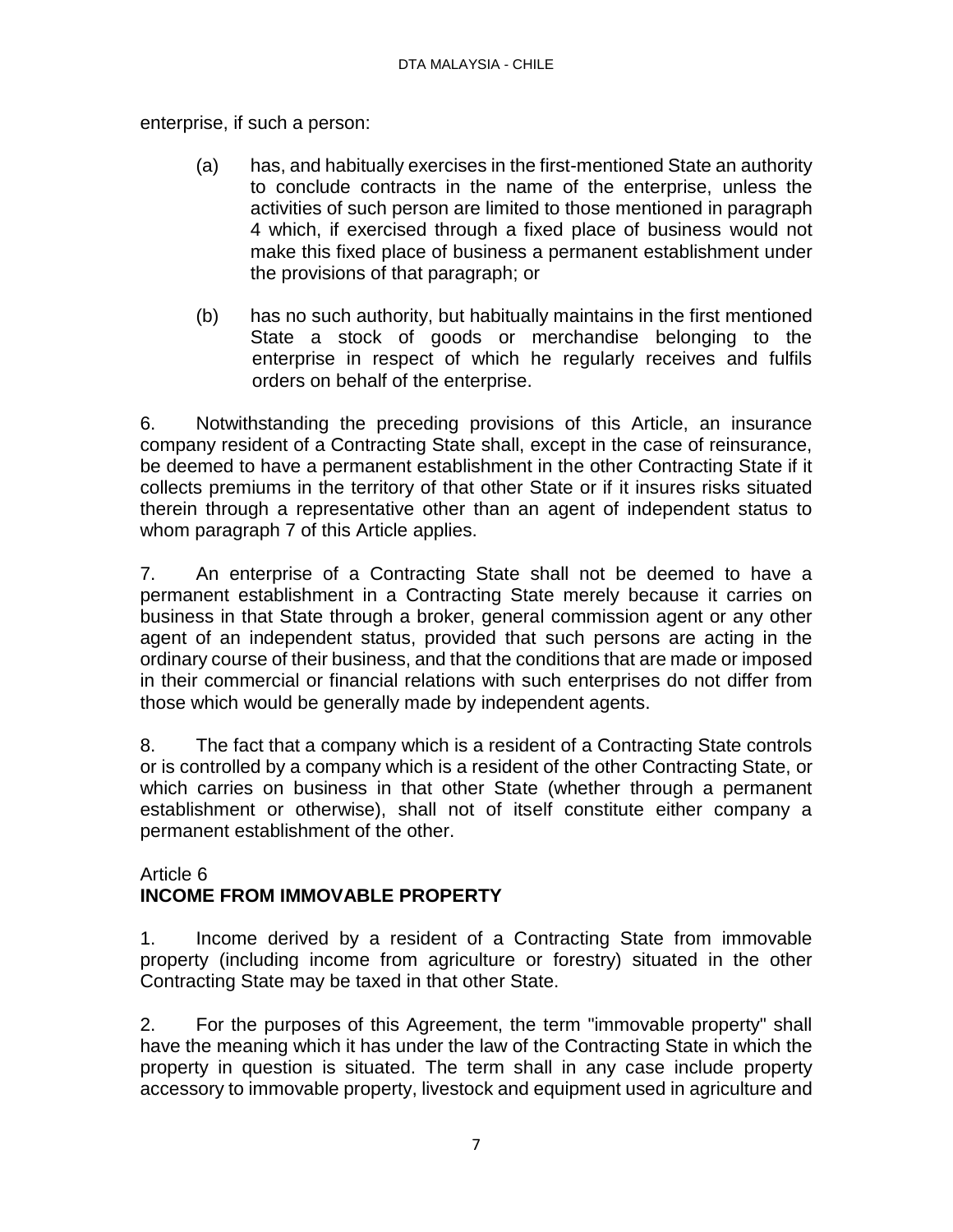forestry, rights to which the provisions of general law respecting landed property apply, usufruct of immovable property and rights to variable or fixed payments as consideration for the working of, or the right to work, mineral deposits, sources and other natural resources. Ships, boats and aircraft shall not be regarded as immovable property.

3. The provisions of paragraph 1 shall apply to income derived from the direct use, letting, or use in any other form of immovable property.

4. The provisions of paragraphs 1 and 3 shall also apply to the income from immovable property of an enterprise.

# Article 7 **BUSINESS PROFITS**

1. The profits of an enterprise of a Contracting State shall be taxable only in that State unless the enterprise carries on business in the other Contracting State through a permanent establishment situated therein. If the enterprise carries on or has carried on business as aforesaid, the profits of the enterprise may be taxed in the other State but only so much thereof as is attributable to that permanent establishment.

2. Subject to the provisions of paragraph 3, where an enterprise of a Contracting State carries on business in the other Contracting State through a permanent establishment situated therein, there shall in each Contracting State be attributed to that permanent establishment the profits which it might be expected to make if it were a distinct and separate enterprise engaged in the same or similar activities under the same or similar conditions and dealing wholly independently with the enterprise of which it is a permanent establishment.

3. In determining the profits of a permanent establishment, there shall be allowed as deductions necessary expenses which are incurred for the purposes of the permanent establishment including executive and general administrative expenses so incurred, whether in the State in which the permanent establishment is situated or elsewhere.

4. If the information available to the competent authority is inadequate to determine the profits to be attributed to the permanent establishment of an enterprise, nothing in this Article shall affect the application of any law of that State relating to the determination of the tax liability of a person by exercise of a discretion or the making of an estimate by the competent authority, provided that the law shall be applied, so far as the information available to the competent authority permits, in accordance with the principles of this Article.

5. No profits shall be attributed to a permanent establishment by reason of the mere purchase by that permanent establishment of goods or merchandise for the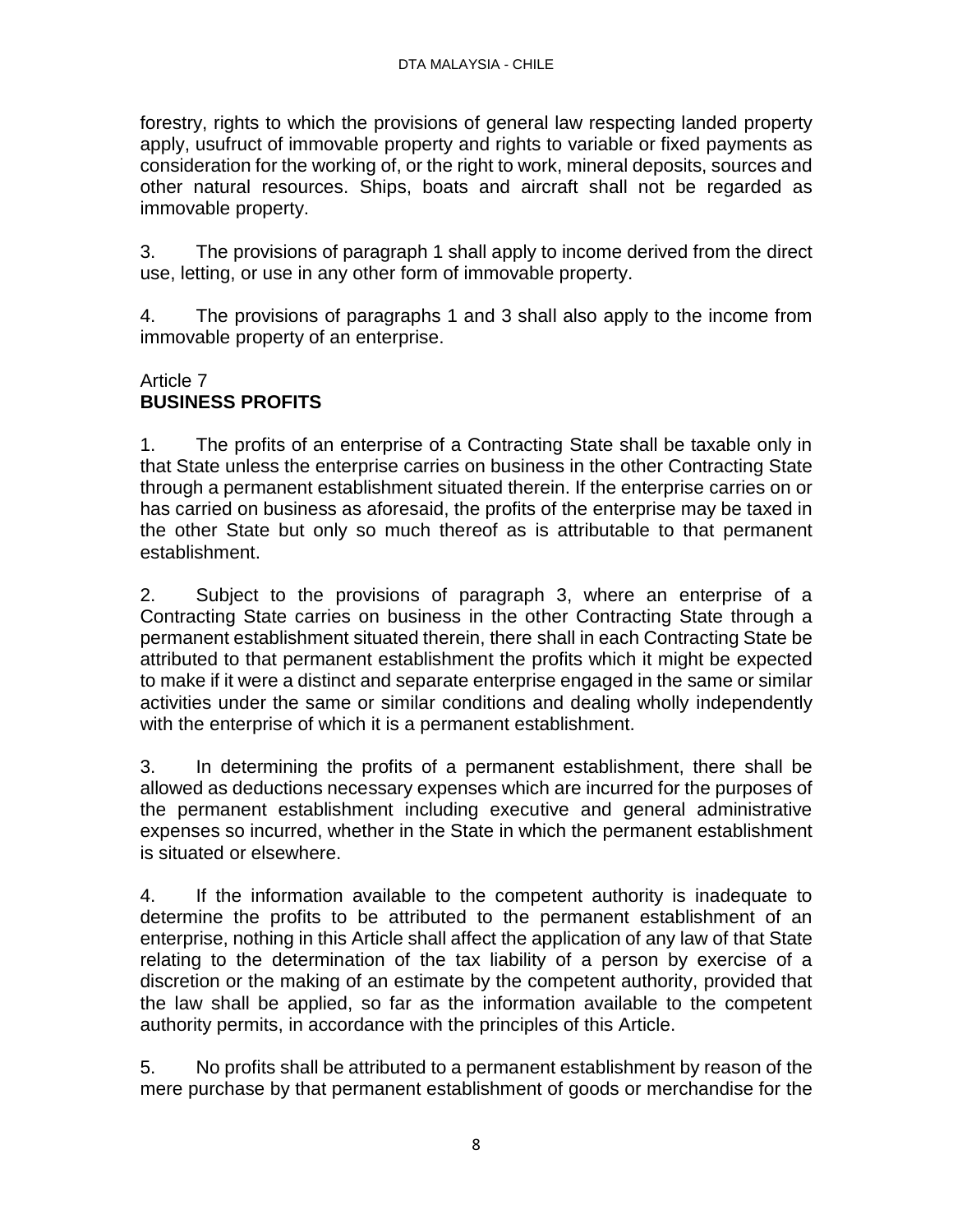enterprise.

6. For the purposes of the preceding paragraphs, the profits to be attributed to the permanent establishment shall be determined by the same method year by year unless there is good and sufficient reason to the contrary.

7. Where profits include items of income which are dealt with separately in other Articles of this Agreement, then the provisions of those Articles shall not be affected by the provisions of this Article.

# Article 8

# **SHIPPING AND AIR TRANSPORT**

1. Profits of an enterprise of a Contracting State from the operation of ships or aircraft in international traffic shall be taxable only in that State.

- 2. For the purposes of this Article:
	- (a) the term "profits" includes:
		- (i) gross revenues derived directly from the operation of ships or aircraft in international traffic, an
		- (ii) interest over the amounts derived directly from the operation of ships or aircraft in international traffic, only if such interest is incidental to the operation;
	- (b) the expression "operation of ships and aircraft" by an enterprise, also include the charter or rental on a bareboat basis of ships and aircraft and rental of containers and related equipment, if that charter or rental is incidental to the operation by the enterprise of ships or aircraft in international traffic.

3. Paragraph 1 shall also apply to the share of the profits of an enterprise from the participation in a pool, a joint business or an international operating agency.

# Article 9 **ASSOCIATED ENTERPRISES**

- 1. Where
	- (a) an enterprise of a Contracting State participates directly or indirectly in the management, control or capital of an enterprise of the other Contracting State, or
	- (b) the same persons participate directly or indirectly in the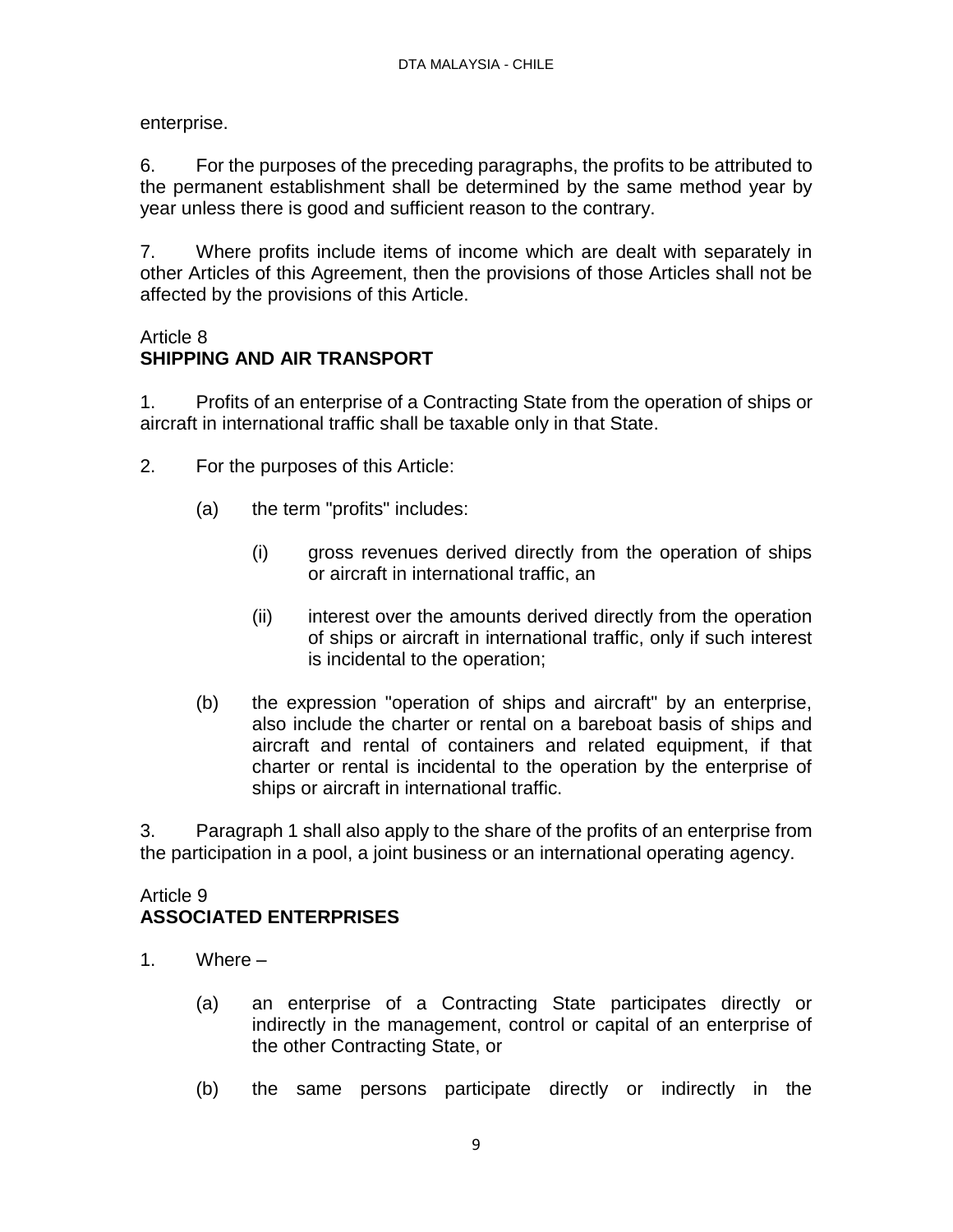management, control or capital of an enterprise of a Contracting State and an enterprise of the other Contracting State,

and in either case conditions are made or imposed between the two enterprises in their commercial or financial relations which differ from those which would be made between independent enterprises, then any profits which would, but for those conditions, have accrued to one of the enterprises, but, by reason of those conditions, has not so accrued, may be included in the profits of that enterprise and taxed accordingly.

2. Where a Contracting State includes in the profits of an enterprise of that State -- and taxes accordingly -- profits on which an enterprise of the other Contracting State has been charged to tax in that other State and the profits so included are profits which would have accrued to the enterprise of the first mentioned State if the conditions made between the two enterprises had been those which would have been made between independent enterprises, then that other State shall, if it agrees that it is justified, make an appropriate adjustment to the amount of the tax charged therein on those profits. In determining such adjustment, due regard shall be had to the other provisions of this Agreement and the competent authorities of the Contracting States shall if necessary consult each other.

# Article 10 **DIVIDENDS**

1. Dividends paid by a company which is a resident of a Contracting State to a resident of the other Contracting State may be taxed in that other State.

2. However, such dividends may also be taxed in the Contracting State of which the company paying the dividends is a resident and according to the laws of that State, but if the beneficial owner of the dividends is a resident of the other Contracting State, the tax so charged shall not exceed:

- (a) 5 per cent of the gross amount of the dividends if the beneficial owner is a company which holds directly at least 20 per cent of the voting power in the company paying the dividends, and
- (b) 15 per cent of the gross amount of the dividends, in all other cases.

This paragraph shall not affect the taxation of the company in respect of the profits out of which the dividends are paid.

3. The term "dividends" as used in this Article means income from shares or other rights, not being debt-claims, participating in profits, as well as income from other rights which is subjected to the same taxation treatment as income from shares by the laws of the State of which the company making the distribution is a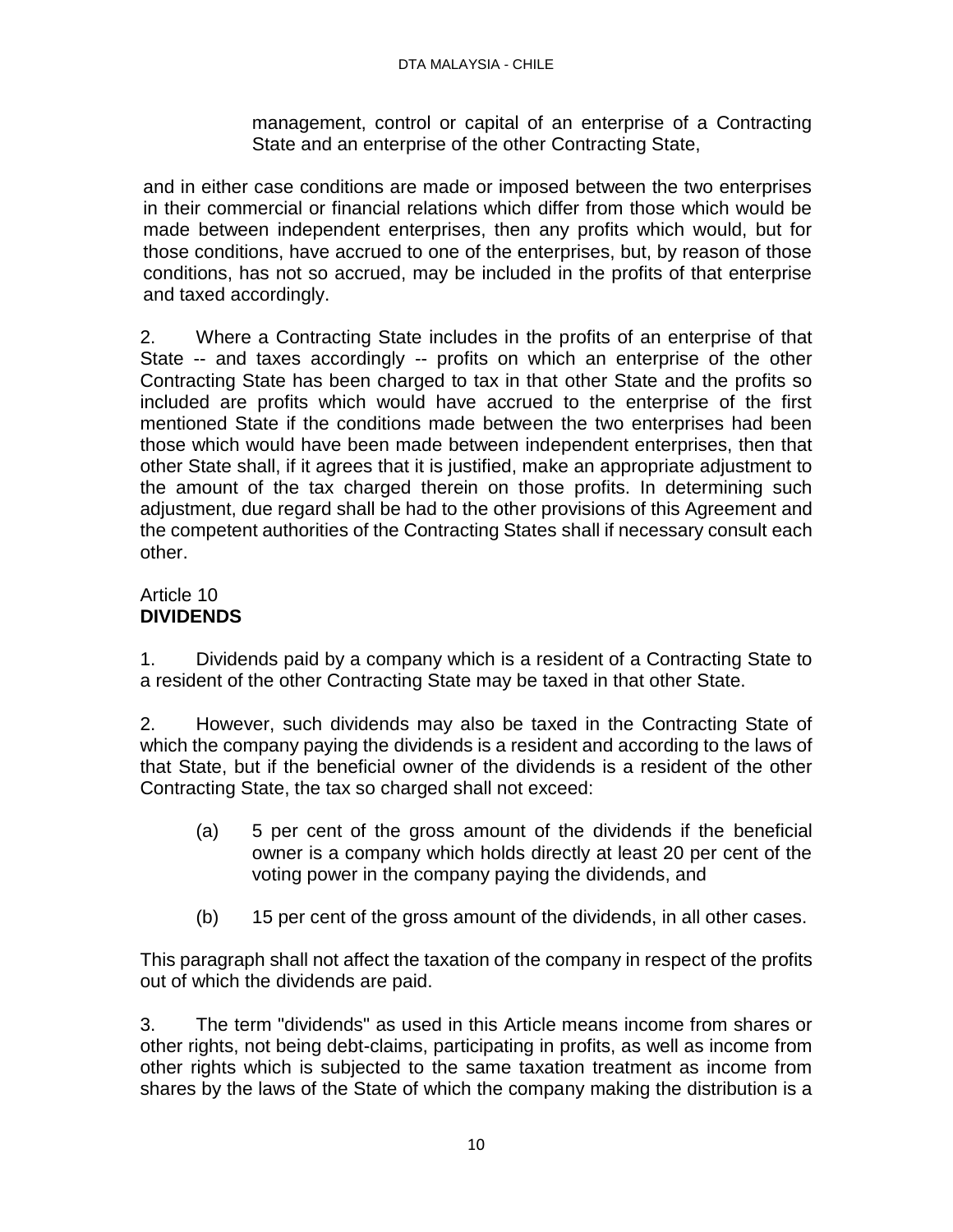resident.

4. The provisions of paragraphs 1 and 2 shall not apply if the beneficial owner of the dividends, being a resident of a Contracting State, carries on business in the other Contracting State of which the company paying the dividends is a resident, through a permanent establishment situated therein, and the holding in respect of which the dividends are paid is effectively connected with such permanent establishment. In such case the provisions of Article 7 shall apply.

5. Where a company which is a resident of a Contracting State derives profits or income from the other Contracting State, that other State may not impose any tax on the dividends paid by the company, except insofar as such dividends are paid to a resident of that other State or insofar as the holding in respect of which the dividends are paid is effectively connected with a permanent establishment situated in that other State, nor subject the company's undistributed profits to a tax on undistributed profits, even if the dividends paid or the undistributed profits consist wholly or partly of profits or income arising in such other State.

6. The provisions of this Article shall not apply if it was the main purpose or one of the main purposes of any person concerned with the creation or assignment of the shares or other rights in respect of which the dividend is paid to take advantage of this Article by means of that creation or assignment.

# Article 11 **INTEREST**

1. Interest arising in a Contracting State and paid to a resident of the other Contracting State may be taxed in that other State.

2. However, such interest may also be taxed in the Contracting State in which it arises and according to the laws of that State, but if the beneficial owner of the interest is a resident of the other Contracting State, the tax so charged shall not exceed 15 per cent of the gross amount of the interest.

3. The term "interest" as used in this Article means income from debt-claims of every kind, whether or not secured by mortgage, and in particular, income from government securities and income from bonds or debentures, as well as income which is subjected to the same taxation treatment as income from money lent by the laws of the State in which the income arises (whether or not carrying a right to participate in the debtor's profits). The term interest shall not include income dealt with in Article 10.

4. The provisions of paragraphs 1 and 2 shall not apply if the beneficial owner of the interest, being a resident of a Contracting State, carries on business in the other Contracting State in which the interest arises, through a permanent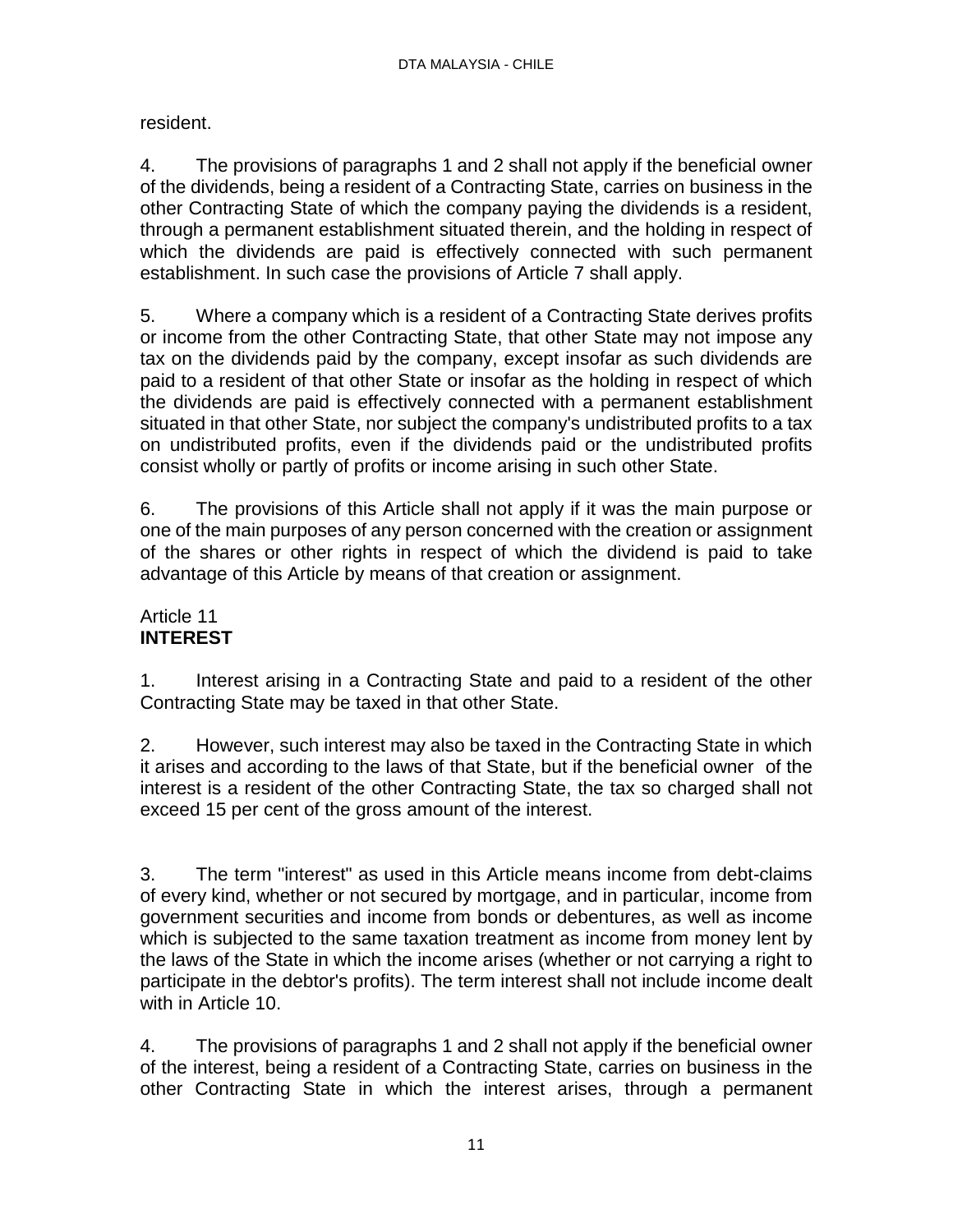establishment situated therein, and the debt-claim in respect of which the interest is paid is effectively connected with such permanent establishment. In such a case the provisions of Article 7 shall apply.

5. Interest shall be deemed to arise in a Contracting State when the payer is a resident of that State. Where, however, the person paying the interest, whether a resident of a Contracting State or not, has in a Contracting State a permanent establishment in connection with which the indebtedness on which the interest is paid was incurred, and such interest is borne by such permanent establishment, then such interest shall be deemed to arise in the State in which the permanent establishment is situated.

6. Where, by reason of a special relationship between the payer and the beneficial owner or between both of them and some other person, the amount of the interest paid exceeds, for whatever reason, the amount which would have been agreed upon by the payer and the beneficial owner in the absence of such relationship, the provisions of this Article shall apply only to the last-mentioned amount. In such case, the excess part of the payments shall remain taxable according to the laws of each Contracting State, due regard being had to the other provisions of this Agreement.

7. The provisions of this Article shall not apply if it was the main purpose or one of the main purposes of any person concerned with the creation or assignment of the debt-claim in respect of which the interest is paid to take advantage of this Article by means of that creation or assignment.

# Article 12 **ROYALTIES**

1. Royalties arising in a Contracting State and paid to a resident of the other Contracting State may be taxed in that other State.

2. However, such royalties may also be taxed in the Contracting State in which they arise and according to the laws of that State, but if the beneficial owner of the royalties is a resident of the other Contracting State, the tax so charged shall not exceed 10 per cent of the gross amount of the royalties.

3. The term "royalties" as used in this Article means payments of any kind received as a consideration for the use of, or the right to use, any copyright of literary, artistic or scientific work (including cinematographic films and films, tapes and other means of image or sound reproduction) any patent, trade mark, design or model, plan, secret formula or process or other intangible property, or for the use of, or the right to use, industrial, commercial or scientific equipment, or for information concerning industrial, commercial or scientific experience.

4. The provisions of paragraphs 1 and 2 shall not apply if the beneficial owner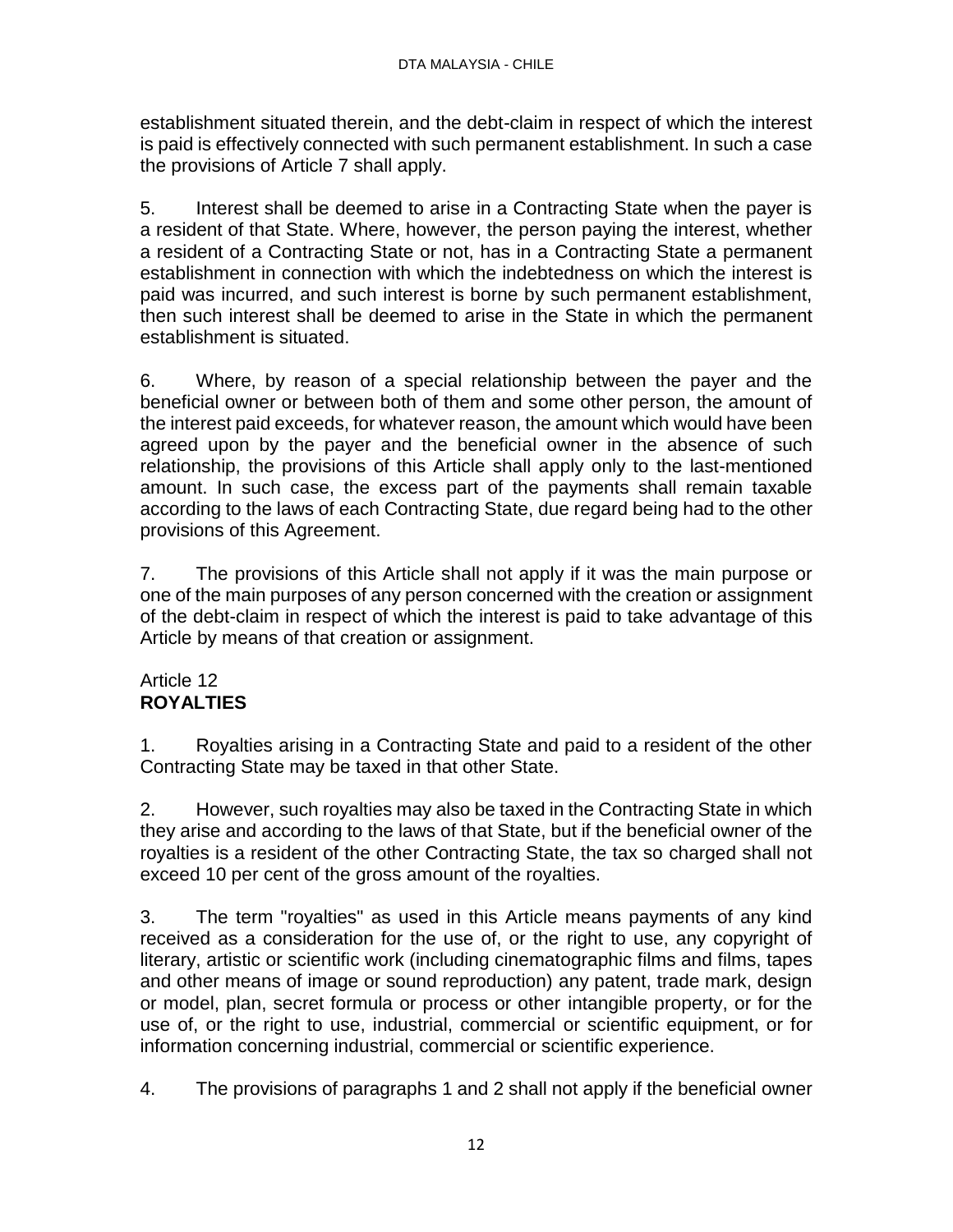of the royalties, being a resident of a Contracting State, carries on business in the other Contracting State in which the royalties arise, through a permanent establishment situated therein, and the right or property in respect of which the royalties are paid is effectively connected with such permanent establishment. In such case the provisions of Article 7 shall apply.

5. Royalties shall be deemed to arise in a Contracting State when the payer is a resident of that State. Where, however, the person paying the royalties, whether he is a resident of a Contracting State or not, has in a Contracting State a permanent establishment in connection with which the obligation to pay the royalties was incurred, and such royalties are borne by such permanent establishment, then such royalties shall be deemed to arise in the State in which the permanent establishment is situated.

6. Where, by reason of a special relationship between the payer and the beneficial owner or between both of them and some other person, the amount of the royalties exceeds, for whatever reason, the amount which would have been agreed upon by the payer and the beneficial owner in the absence of such relationship, the provisions of this Article shall apply only to the last-mentioned amount. In such case, the excess part of the payments shall remain taxable according to the laws of each Contracting State, due regard being had to the other provisions of this Agreement.

7. The provisions of this Article shall not apply if it was the main purpose or one of the main purposes of any person concerned with the creation or assignment of the rights in respect to which the royalties are paid to take advantage of this Article by means of that creation or assignment.

# Article 13 **CAPITAL GAINS**

1. Gains derived by a resident of a Contracting State from the alienation of immovable property situated in the other Contracting State may be taxed in that other State.

2. Gains from the alienation of movable property forming part of the business property of a permanent establishment which an enterprise of a Contracting State has in the other Contracting State, including such gains from the alienation of such a permanent establishment (alone or with the whole enterprise), may be taxed in that other State.

3. Gains from the alienation of ships or aircraft operated in international traffic or containers operated in international traffic or from movable property pertaining to the operation of such ships or aircraft shall be taxable only in the Contracting State of which the alienator is a resident.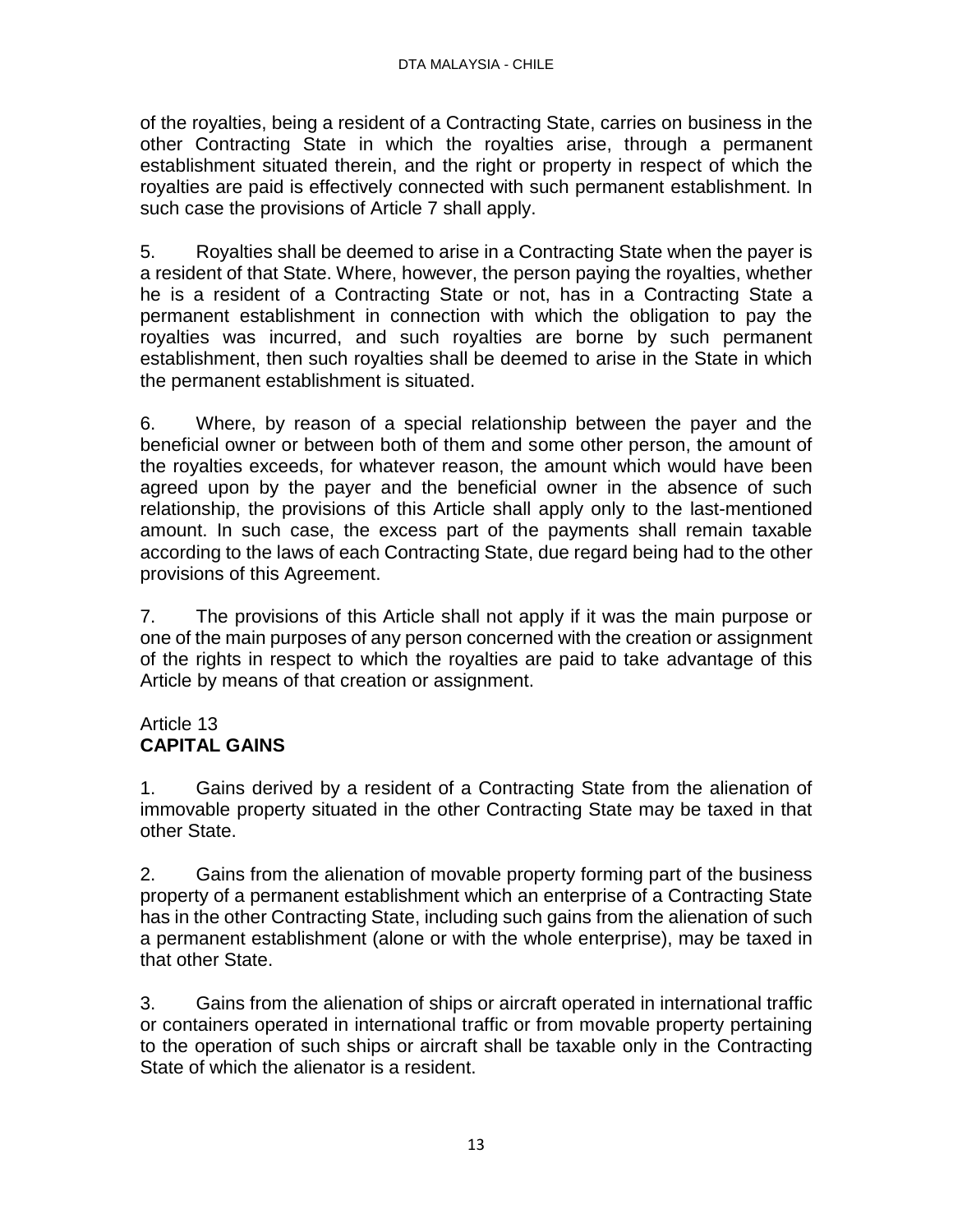4. Gains derived by a resident of a Contracting State from the alienation of instruments or other rights representing the capital of a company or any other type of financial instruments situated in the other Contracting State may be taxed in that other State.

5. Gains from the alienation of any property other than that referred to in the paragraphs mentioned above, shall be taxable only in the Contracting State of which the alienator is a resident.

# Article 14 **FEES FOR TECHNICAL SERVICES**

1. Fees for technical services arising in a Contracting State and paid to a resident of the other Contracting State may be taxed in that other State.

2. However, such fees for technical services may also be taxed in the Contracting State in which they arise and according to the laws of that State, but if the beneficial owner of the fees for technical services is a resident of the other Contracting State the tax so charged shall not exceed 5 per cent of the gross amount of the fees for technical services.

3. The term "fees for technical services" as used in this Article means payments of any kind to any person, other than to an employee of the person making the payments, in consideration for any services of technical, managerial or consultancy nature.

4. The provisions of paragraphs 1 and 2 of this Article shall not apply if the beneficial owner of the fees for technical services, being a resident of a Contracting State, carries on business in the other Contracting State in which the fees for technical services arise through a permanent establishment situated therein, or performs in that other State professional services or other activities of an independent character from a deemed permanent establishment, and the fees for technical services are effectively connected with such permanent establishment. In such a case the provisions of Article 7 shall apply.

5. Fees for technical services shall be deemed to arise in a Contracting State when the payer is a resident of that State. Where, however, the person paying the fees for technical services, whether he is a resident of a Contracting State or not, has in a Contracting State a permanent establishment in connection with the obligation to pay the fees for technical services was incurred, and such fees for technical services are borne by such permanent establishment, then such fees for technical services shall be deemed to arise in the Contracting State in which the permanent establishment is situated.

6. Where, by reason of a special relationship between the payer and the beneficial owner or between both of them and some other person, the amount of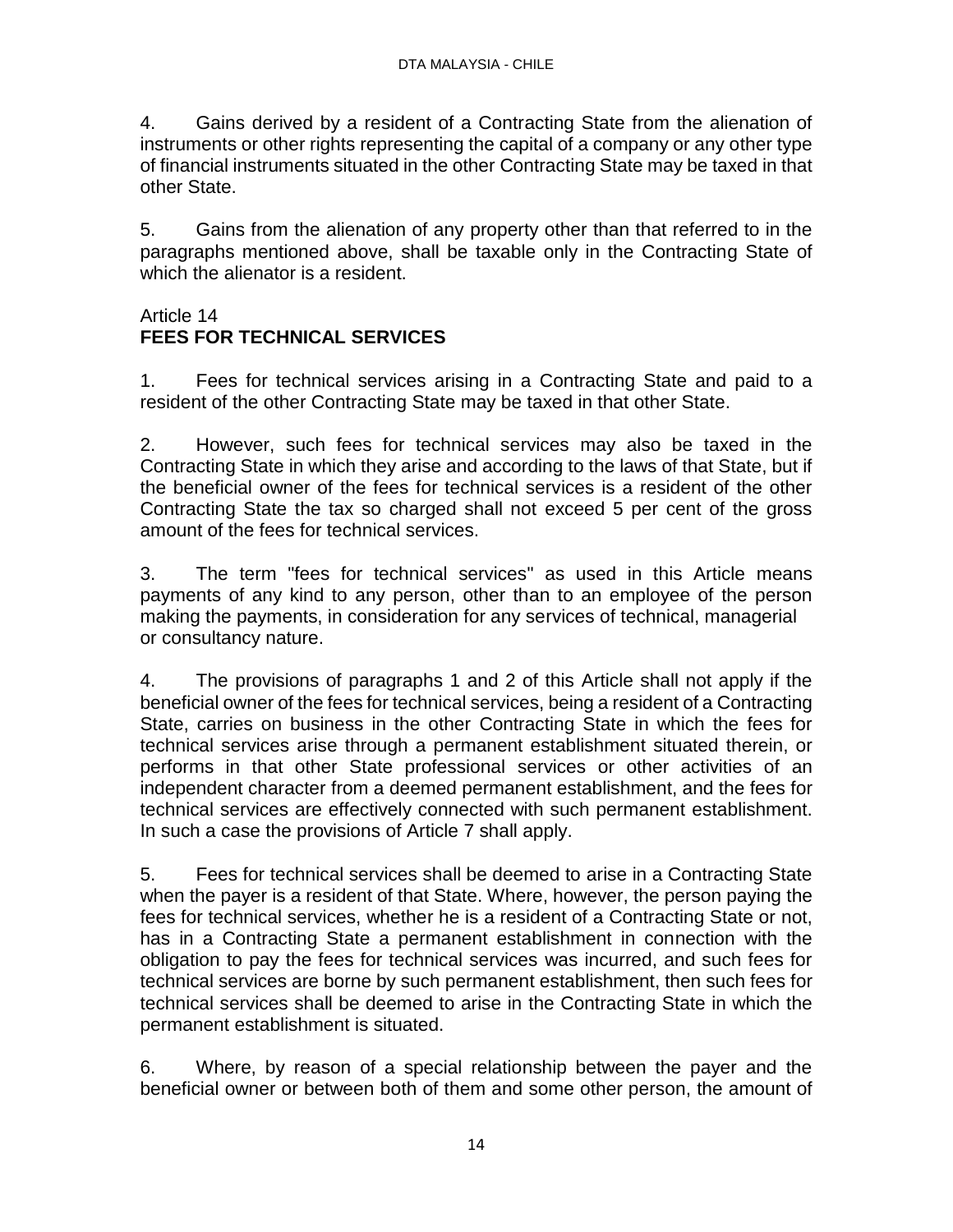the fees for technical services paid exceeds, for whatever reason, the amount which would have been agreed upon by the payer and the beneficial owner in the absence of such relationship, the provisions of this Article shall apply only to the last-mentioned amount. In such case, the excess part of the payments shall remain taxable according to the laws of each Contracting State, due regard being had to the other provisions of this Agreement.

### Article 15 **DEPENDENT PERSONAL SERVICES**

1. Subject to the provisions of Articles 16, 18 and 19, salaries, wages and other remuneration derived by a resident of a Contracting State in respect of an employment shall be taxable only in that State unless the employment is exercised in the other Contracting State. If the employment is so exercised, such remuneration as is derived therefrom may be taxed in that other State.

2. Notwithstanding the provisions of paragraph 1, remuneration derived by a resident of a Contracting State in respect of an employment exercised in the other Contracting State shall be taxable only in the first-mentioned State if:

- (a) the recipient is present in the other Contracting State for a period or periods not exceeding in the aggregate 183 days in any twelve month period commencing or ending in the fiscal year concerned, and
- (b) the remuneration is paid by, or on behalf of, a person being an employer who is not a resident of the other State, and
- (c) the remuneration is not borne by a permanent establishment which the person being an employer has in the other State.

3. Notwithstanding the preceding provisions of this Article, remuneration in respect of an employment exercised aboard a ship or aircraft operated in international traffic by an enterprise of a Contracting State may be taxed in that State.

## Article 16 **DIRECTORS' FEES**

Directors' fees and other similar payments derived by a resident of a Contracting State in his capacity as a member of the board of directors or a similar governing body of a company which is a resident of the other Contracting State may be taxed in that other State.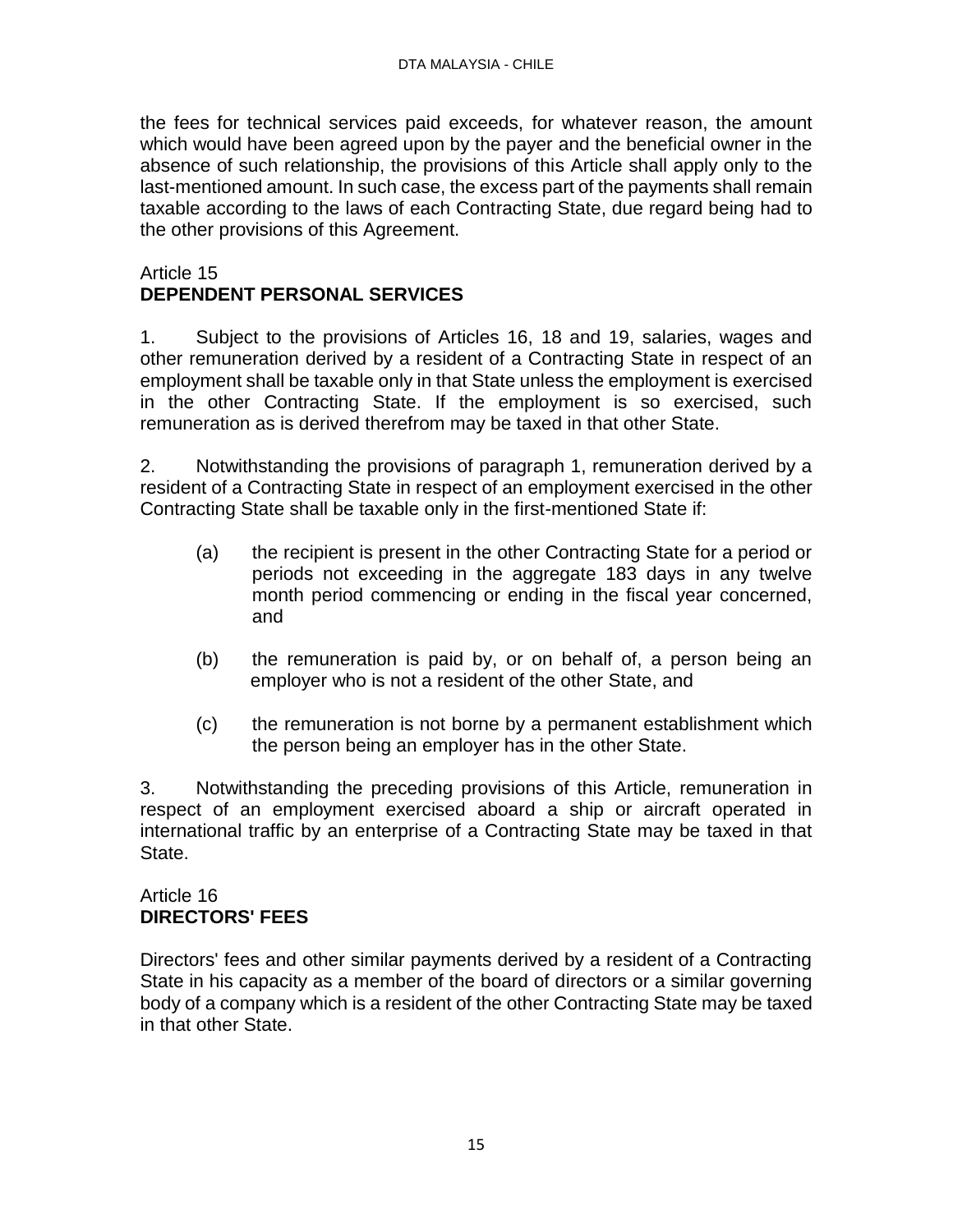# Article 17 **ARTISTES AND SPORTSMEN**

1. Notwithstanding the provisions of Articles 7, 14 and 15, income derived by a resident of a Contracting State as an entertainer, such as a theatre, motion picture, radio or television artiste, or a musician, or as a sportsman, from his personal activities as such exercised in the other Contracting State, may be taxed in that other State. The income referred to in this paragraph shall include any income derived from any personal activity exercised in the other State related with that person's renown as an artiste or sportsman.

2. Where income in respect of personal activities exercised by an entertainer or a sportsman in his capacity as such accrues not to the entertainer or sportsman himself but to another person, that income may, notwithstanding the provisions of Articles 7, 14 and 15, be taxed in the Contracting State in which the activities of the entertainer or sportsman are exercised.

# Article 18 **PENSIONS**

1. Pensions arising in a Contracting State and paid to a resident of the other Contracting State may be taxed in the first-mentioned State, but the tax so charged shall not exceed 15 per cent of the gross amount of the pensions.

2. Notwithstanding the provisions of paragraph 1, pensions paid out of public funds of Malaysia or of funds of any state government or local authority of Malaysia to any individual in respect of services rendered to the Government of Malaysia or any state government or local authority of Malaysia in the discharge of governmental functions shall be taxable only in Malaysia unless the individual is a national of, and a resident of Chile.

## Article 19 **GOVERNMENT SERVICE**

- 1. (a) Salaries, wages and other remuneration, other than a pension, paid by a Contracting State, a political subdivision, a local authority or a statutory body thereof to an individual in respect of services rendered to that State, political subdivision, local authority or statutory body thereof in the discharge of functions of a governmental nature shall be taxable only in that State.
	- (b) However, such salaries, wages and other remuneration shall be taxable only in the other Contracting State if the services are rendered in that State and the individual is a resident of that State who: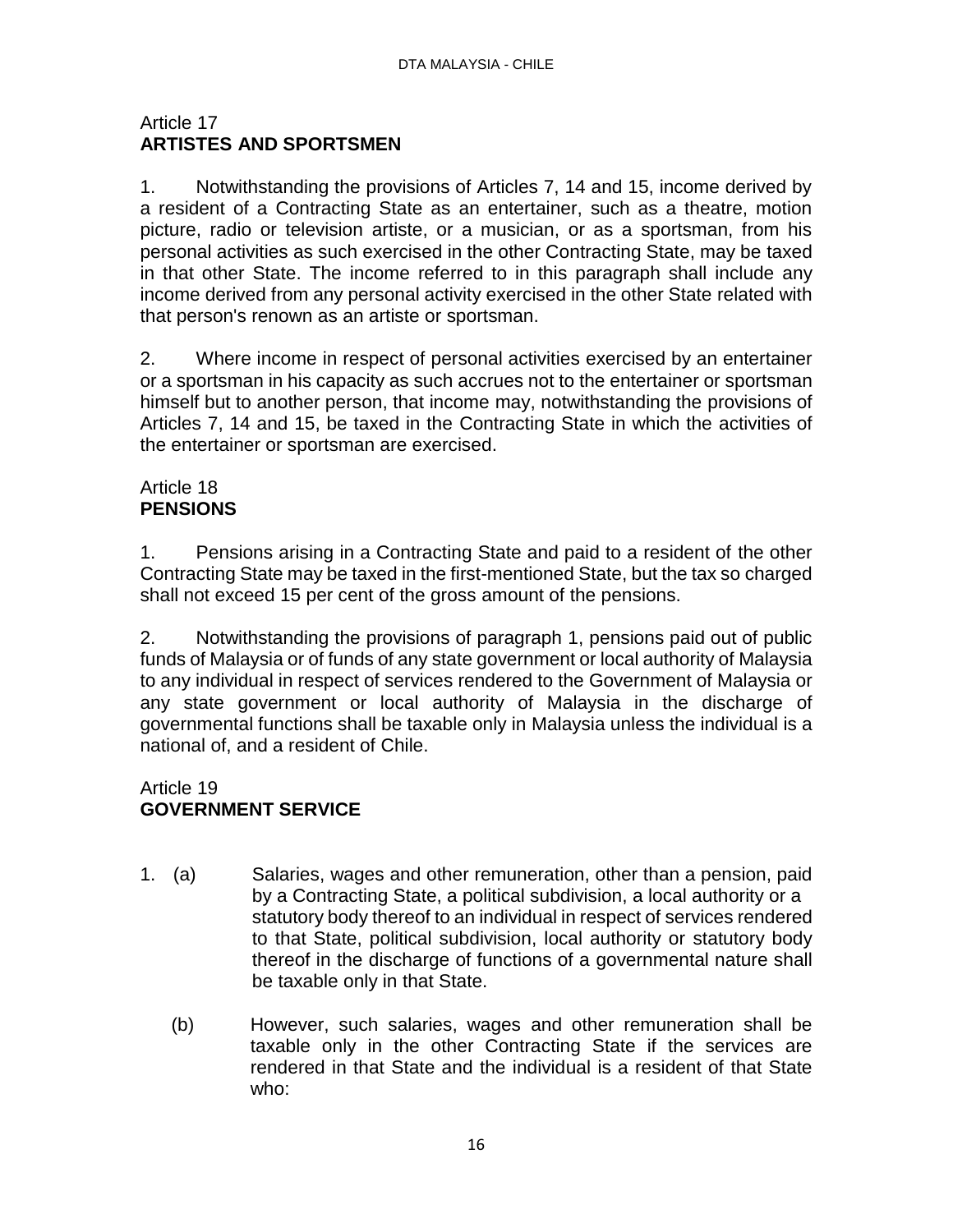- (i) is a national of that other State; or
- (ii) did not become a resident of that State solely for the purpose of rendering the services.

2. The provisions of Articles 15, 16 and 17 shall apply to salaries, wages and other remuneration in respect of services rendered in connection with a business carried on by a Contracting State or a political subdivision or a local authority or a statutory body thereof.

# Article 20 **STUDENTS**

Payments which a student, apprentice or business trainee who is, or was immediately before visiting a Contracting State, a resident of the other Contracting State and who is present in the first-mentioned State solely for the purpose of his education or training receives for the purpose of his maintenance, education or training shall not be taxed in that State, if such payments arise from sources outside that State.

# Article 21 **OTHER INCOME**

1. Items of income of a resident of a Contracting State which are not expressly mentioned in the foregoing Articles of this Agreement shall be taxable only in that Contracting State except that if such income is derived from sources in the other Contracting State, it may also be taxed in that other State.

2. The provisions of paragraph 1 shall not apply to income, other than income from immovable property as defined in paragraph 2 of Article 6, if the recipient of such income, being a resident of a Contracting State, carries on business in the other Contracting State through a permanent establishment situated therein, and the right or property in respect of which the income is paid is effectively connected with such permanent establishment. In such case the provisions of Article 7 shall apply.

## Article 22 **ELIMINATION OF DOUBLE TAXATION**

1. In Malaysia double taxation shall be avoided as follows:

Subject to the laws of Malaysia regarding the allowance as a credit against Malaysian tax of tax payable in any country other than Malaysia, the Chilean tax payable under the laws of Chile (which shall not affect the general principle thereof), and in accordance with this Agreement by a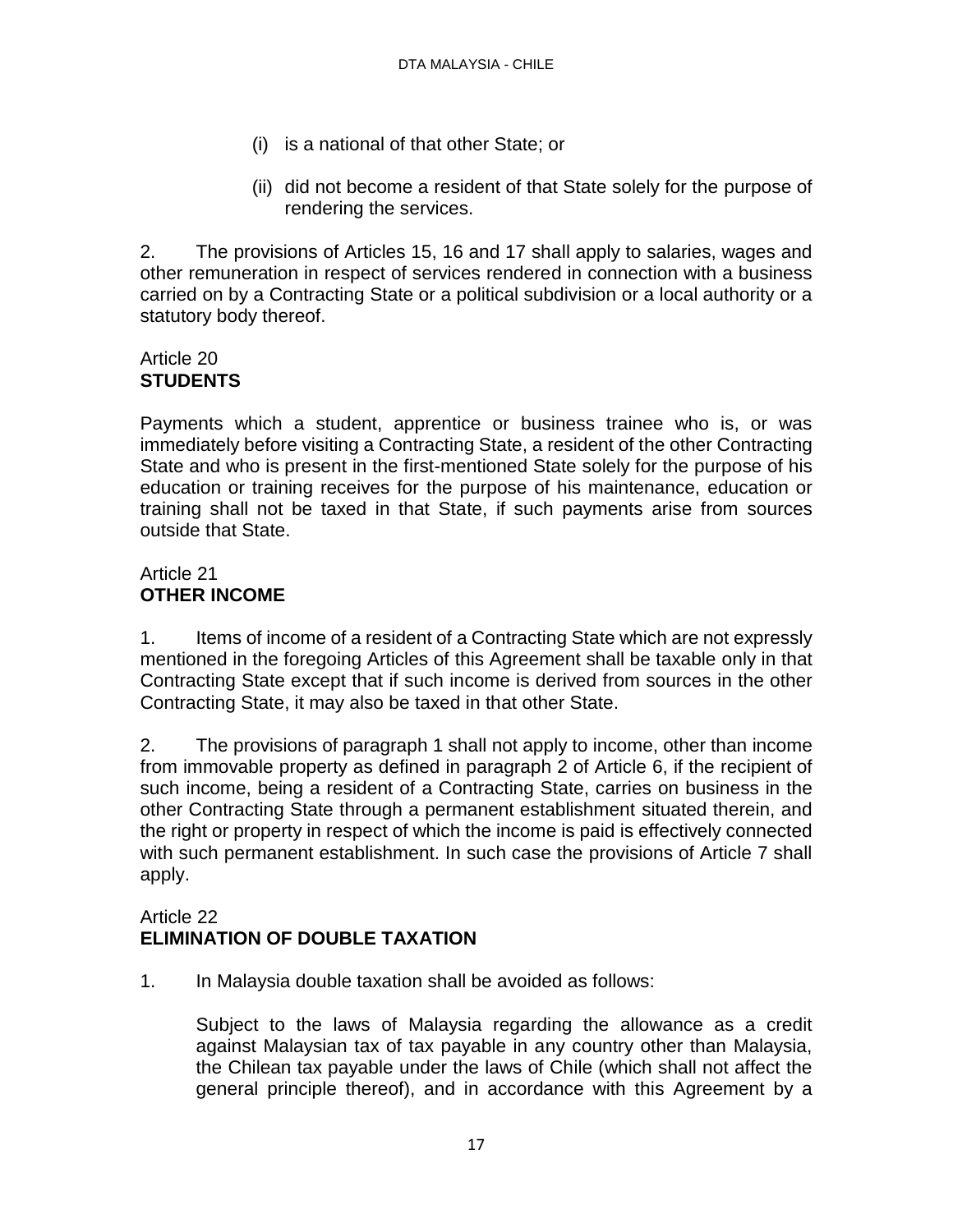#### DTA MALAYSIA - CHILE

resident of Malaysia in respect of income derived from Chile shall be allowed as a credit against Malaysian tax payable in respect of that income. Where such income is a dividend paid by a company which is a resident of Chile to a company which is a resident of Malaysia and which owns not less than 10 per cent of the voting shares of the company paying the dividend, the credit shall take into account Chilean tax payable by that company in respect of its income out of which the dividend is paid (First Category and Additional Tax). The credit shall not, however, exceed that part of the Malaysian tax, as computed before the credit is given, which is appropriate to such item of income.

- 2. In Chile, double taxation shall be avoided as follows:
	- (a) residents in Chile, obtaining income which has, in accordance with the provisions of this Agreement, been subject to taxation in Malaysia, may credit the tax so paid against any Chilean tax payable in respect of the same income, subject to the applicable provisions of the law of Chile. This paragraph shall apply to all income referred to in this Agreement;
	- (b) in the case of a dividend paid by a company which is a resident of Malaysia to a company which is a resident of Chile and which controls directly or indirectly 10 per cent or more of the voting power in the company paying the dividend, the company may use as a credit against the Chilean tax payable at company level (First Category Tax) the Malaysian tax payable by the company in Malaysia in respect of the profits out of which such dividend is paid. The credit shall not, however, exceed that part of the Chilean tax, as computed before the credit is given, which corresponds to that income of the company. Credit, and any consequent devolution, is only given against the Global Complementary Tax and the Additional Tax for tax effectively paid in Malaysia;
	- (c) where, in accordance with any provision of the Agreement, income derived by a resident of Chile is exempted from tax in Chile, Chile may nevertheless, in calculating the amount of tax on other income, take into account the exempted income.

3. For the purposes of subparagraph (b) of paragraph 2, the term "Malaysian tax payable" shall be deemed to include Malaysian tax which would, under the laws of Malaysia and in accordance with this Agreement, have been payable on any income derived from sources in Malaysia had the income not been taxed at a reduced rate or exempted from Malaysian tax in accordance with:

(a) Section 133A of the Income Tax Act 1967; or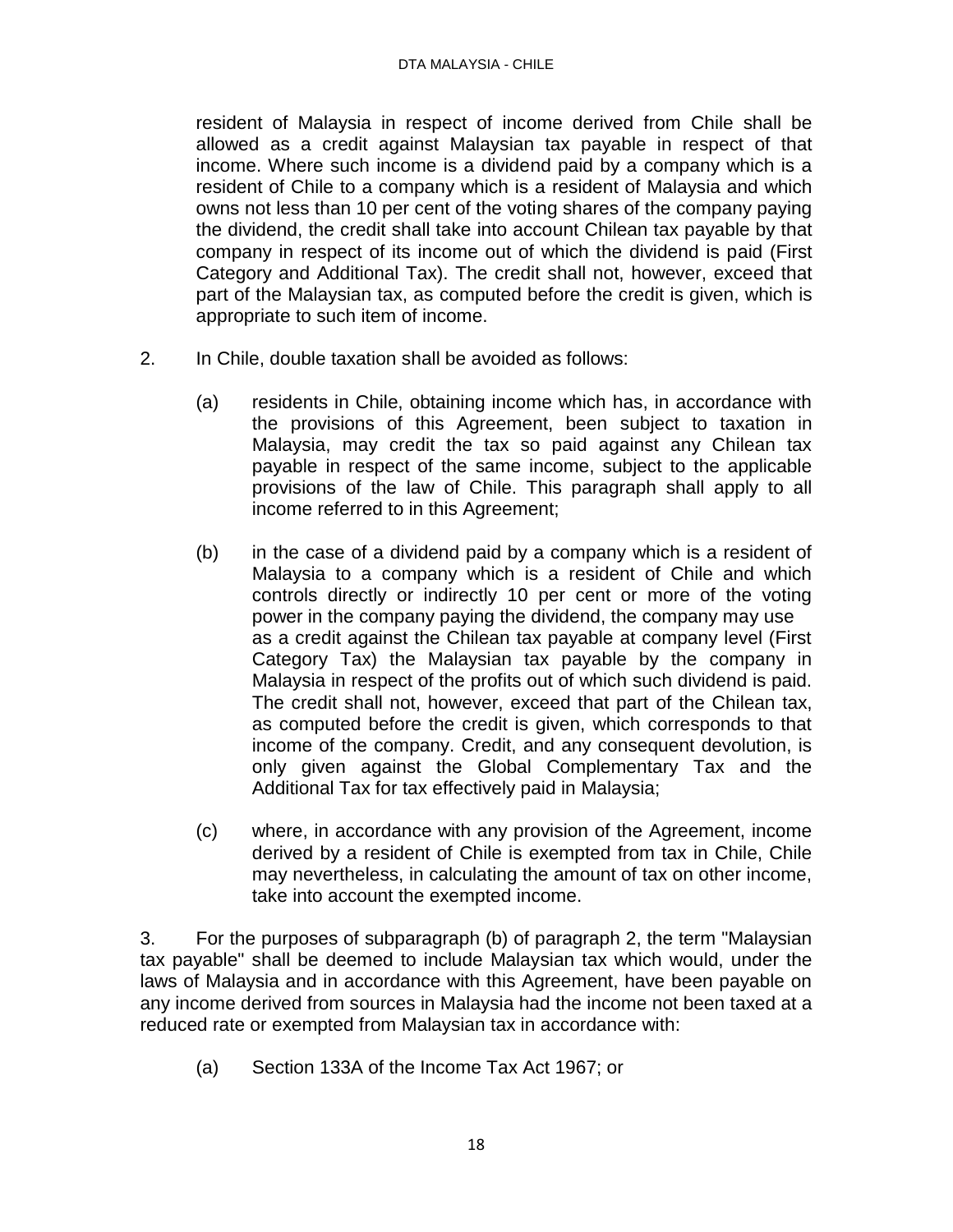- (b) Sections 22, 23, 29, 29A to 29H, 31E and 41B of the Promotion of Investments Act 1986, so far as the sections have not been modified since the date of signature of this Agreement or have been modified only in minor respects so as not to affect their general character; or
- (c) any other provisions which may subsequently be made granting an exemption or reduction of tax which is agreed by the competent authorities of the Contracting States to be of a substantially similar character, if it has not been modified thereafter or has been modified only in minor respects so as not to affect its general character.

4. Relief from Chilean tax by virtue of subparagraph (b) of paragraph 2 shall be granted for a period of 10 years from the date of coming into force of this Agreement. The period of relief provided for in that paragraph may be extended by agreement between the Contracting States.

#### Article 23 **NON-DISCRIMINATION**

1. Nationals of a Contracting State shall not be subjected in the other Contracting State to any taxation or any requirement connected therewith, which is other or more burdensome than the taxation and connected requirements to which nationals of that other State in the same circumstances, in particular with respect to residence, are or may be subjected.

2. The taxation on a permanent establishment that an enterprise of Contracting State has in the other Contracting State shall not be less favourably levied in that other State than the taxation levied on enterprises of that other State carrying on the same activities.

3. Nothing in this Article shall be construed as obliging a Contracting State to grant to residents of the other Contracting State any personal allowances, reliefs and reductions for taxation purposes on account of civil status or family responsibilities that it grants to its own residents.

4. Companies which are resident of a Contracting State, the capital of which is wholly or partly owned or controlled, directly or indirectly, by one or more residents of the other Contracting State, shall not be subjected in the first mentioned State to any taxation or any requirement connected therewith which is other or more burdensome than the taxation and connected requirements to which other similar companies that are residents of that first-mentioned State are or may be subjected.

5. In this Article, the term "taxation" means the taxes to which this Agreement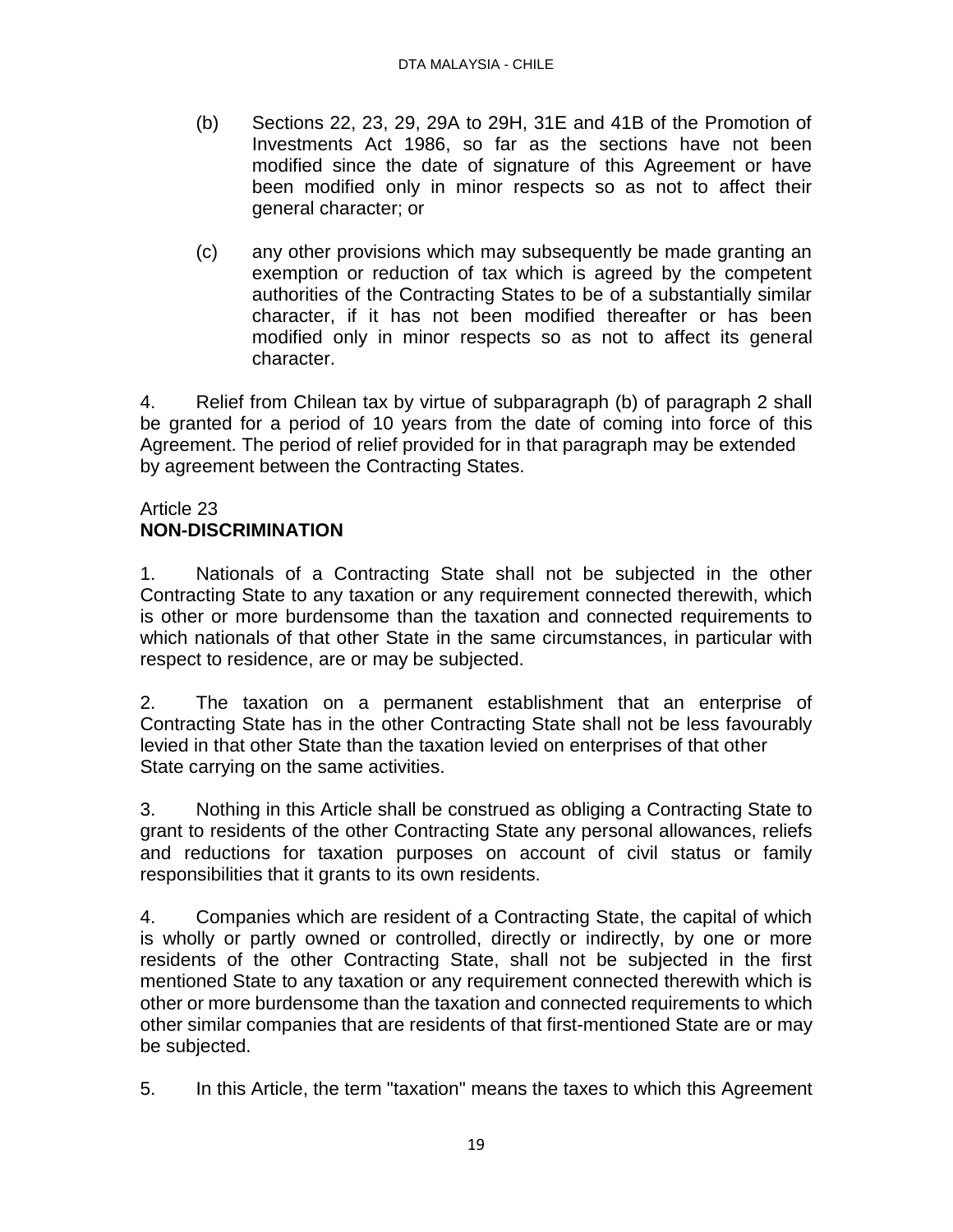applies.

#### Article 24 **MUTUAL AGREEMENT PROCEDURE**

1. Where a person considers that the actions of one or both of the Contracting States result or will result for that person in taxation not in accordance with the provisions of this Agreement, that person may, irrespective of the remedies provided by the domestic law of those States, present his case to the competent authority of the State of which that person is a resident or, if that person's case comes under paragraph 1 of Article 23, to that of the State of which that person is a national. The case must be presented within three years from the first notification of the action resulting in taxation not in accordance with the provisions of this Agreement

2. The competent authority shall endeavour, if the objection appears to it to be justified and if it is not itself able to arrive at an appropriate solution, to resolve the case by mutual agreement with the competent authority of the other Contracting State, with a view to the avoidance of taxation which is not in accordance with this Agreement.

3. The competent authorities of the Contracting States shall endeavour to resolve by mutual agreement any difficulties or doubts arising as to the interpretation or application of this Agreement.

4. Considering that the main aim of the Agreement is to avoid international double taxation and prevent fiscal evasion, the Contracting States agree that, in the event the provisions of the Agreement are used in such a manner by a taxpayer as to provide benefits not contemplated or not intended, the competent authorities of the Contracting States shall, under the procedure provided for in this Article, recommend specific amendments to be made to the Agreement. The Contracting States further agree that any such recommendation will be considered and discussed in an expeditious manner with a view to amending the Agreement, where necessary.

5. The competent authorities of the Contracting States may communicate with each other directly for the purpose of reaching an agreement in the sense of the preceding paragraphs.

#### Article 25 **EXCHANGE OF INFORMATION**

1. The competent authorities of the Contracting States shall exchange such information as is necessary for carrying out the provisions of this Agreement or of the domestic laws in the Contracting States concerning taxes covered by this Agreement insofar as the taxation thereunder is not contrary to this Agreement.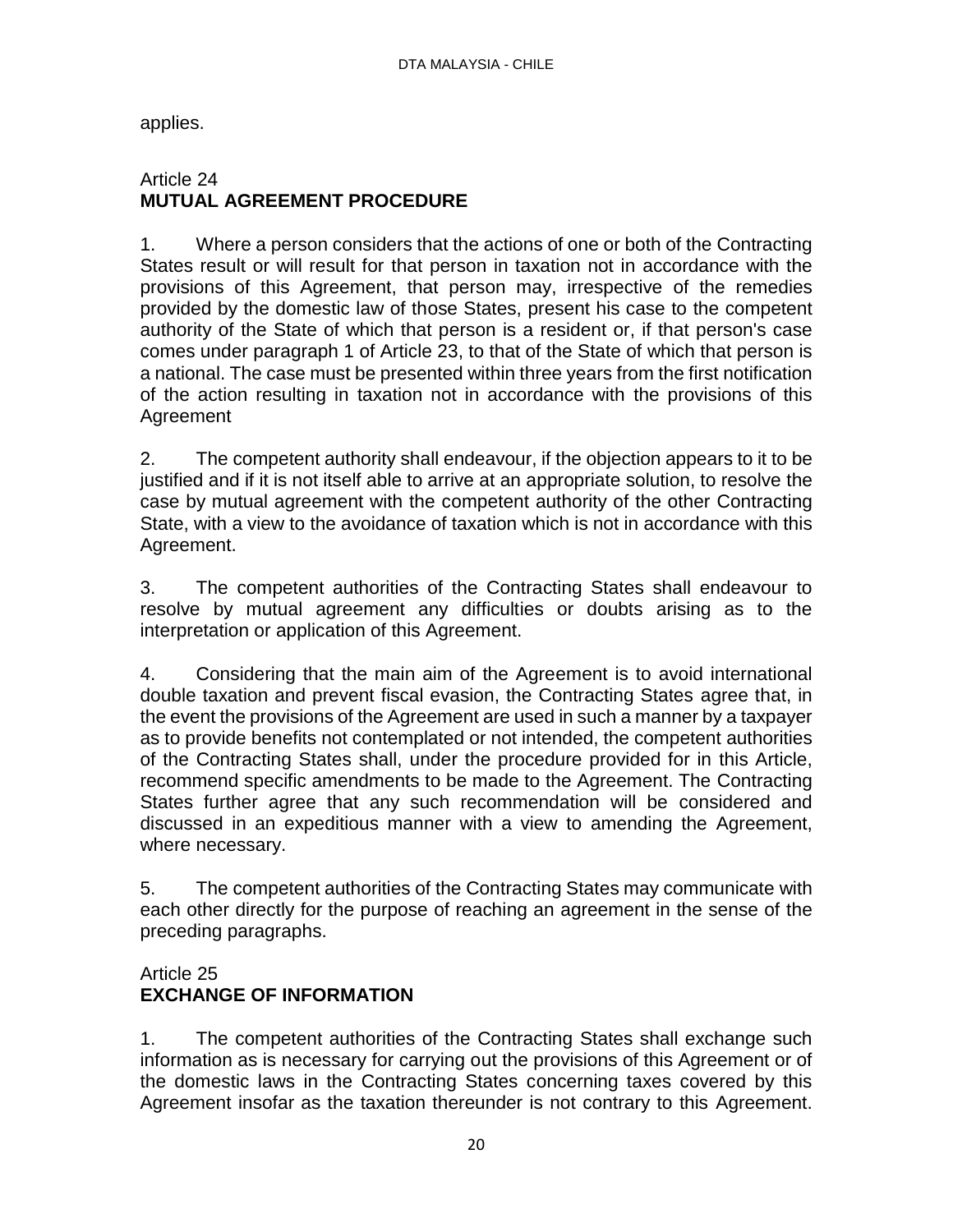Any information received by a Contracting State shall be treated as secret in the same manner as information obtained under the domestic laws of that State and shall be disclosed only to persons or authorities (including courts and administrative bodies) concerned with the assessment or collection of, the enforcement or prosecution in respect of, or the determination of appeals in relation to the taxes covered this Agreement. Such persons or authorities shall use the information only for such purposes. They may disclose the information in public court proceedings or in judicial decisions.

2. In no case shall the provisions of paragraph 1 be construed so as to impose on a Contracting State the obligation:

- (a) to carry out administrative measures at variance with the laws and the administrative practice of that or of the other Contracting State;
- (b) to supply information which is not obtainable under the laws or in the normal course of the administration of that or of the other Contracting State;
- (c) to supply information which would disclose any trade, business, industrial, commercial or professional secret or trade process, or information, the disclosure of which would be contrary to public policy.

# Article 26 **MEMBERS OF THE DIPLOMATIC MISSIONS AND CONSULAR POSTS**

Nothing in this Agreement shall affect the fiscal privileges of members of diplomatic missions or consular posts under the general rules of international law or under the provisions of special agreements.

# **VI. FINAL PROVISIONS**

# Article 27 **ENTRY INTO FORCE**

1. Each of the Contracting States shall notify the other through diplomatic channels of the completion of the procedures required by law for the bringing into force of this Agreement. This Agreement shall enter into force on the date of the later of these notifications.

- 2. The provisions of this Agreement shall have effect:
	- (a) in Chile: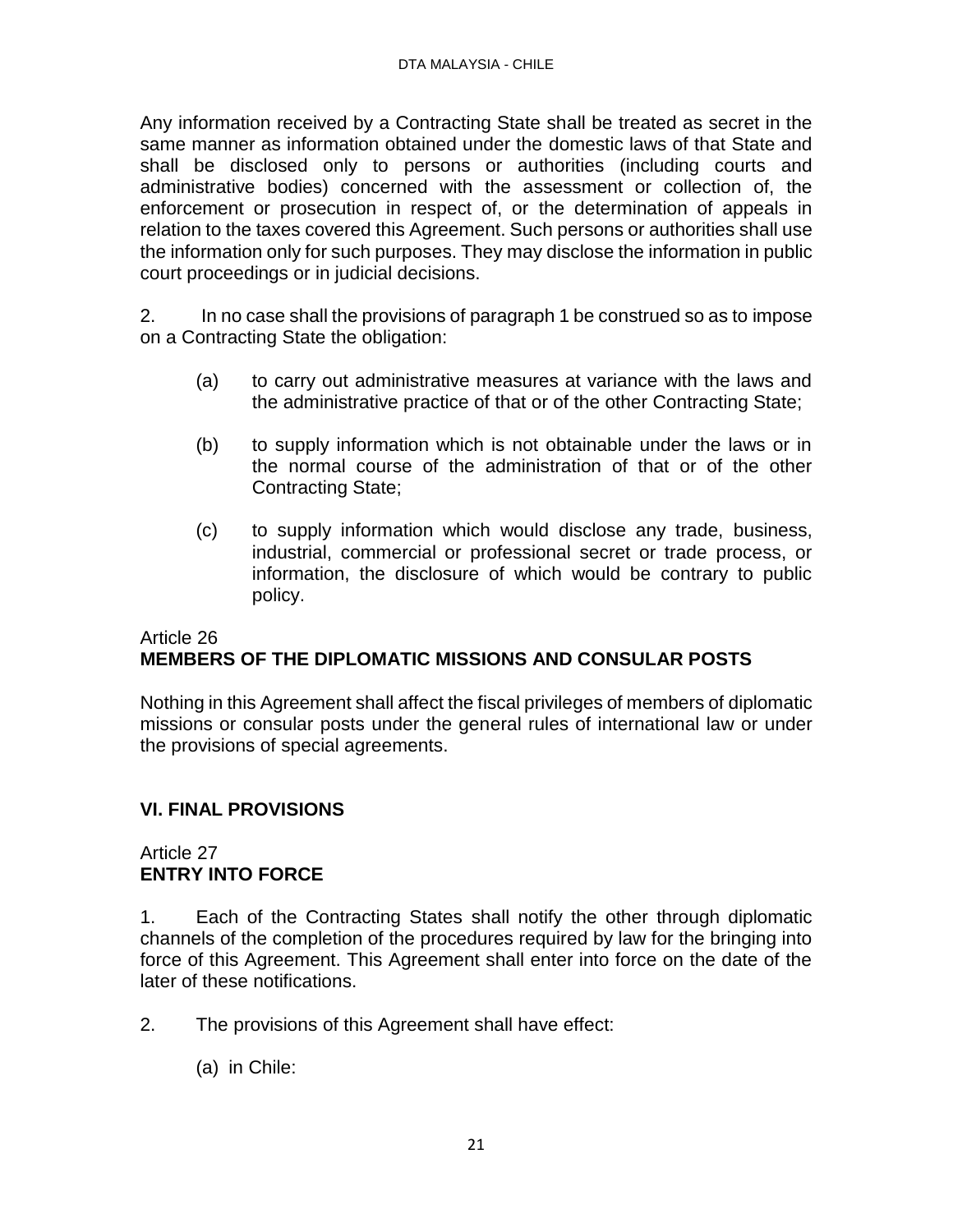in respect of taxes on income obtained and amounts paid, credited to an account, made available or accounted as an expense, on or after the first day of January in the calendar year immediately following the year in which this Agreement enters into force; and

- (b) in Malaysia:
	- (i) in respect of Malaysian tax, other than petroleum income tax, to tax chargeable for any year of assessment beginning on or after the first day of January in the calendar year immediately following the year in which this Agreement enters into force;
	- (ii) in respect of petroleum income tax, to tax chargeable for any year of assessment beginning on or after the first day of January of the second calendar year following the year in which this Agreement enters into force.

# Article 28 **TERMINATION**

1. This Agreement shall remain in effect indefinitely, but either Contracting State may terminate this Agreement, through diplomatic channels, by giving to the other Contracting State a written notice of termination on or before June 30<sup>th</sup> in any calendar year after the period of five years from the date on which this Agreement enters into force. In such an event this Agreement shall cease to have effect:

(a) in Chile:

in respect of taxes on income obtained and amounts paid, credited to an account, made available or accounted as an expense, on or after the first day of January in the calendar year immediately following the year in which the notice is given;

- (b) in Malaysia:
	- (i) in respect of Malaysian tax, other than petroleum income tax, to tax chargeable for any year of assessment beginning on or after the first day of January in the calendar year immediately following the year in which the notice is given;
	- (ii) in respect of petroleum income tax, to tax chargeable for any year of assessment beginning on or after the first day of January of the second calendar year following the year in which the notice is given; and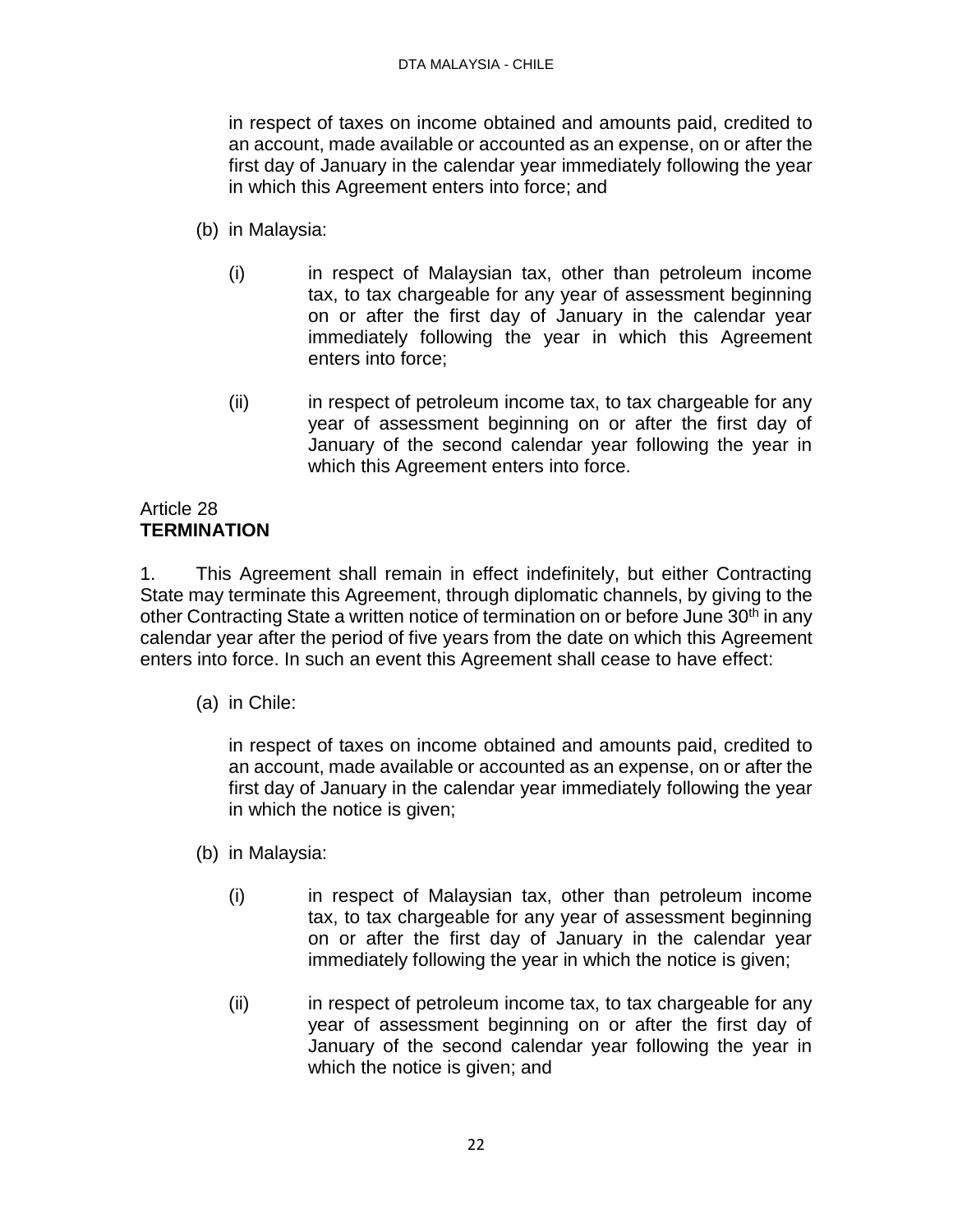(c) in respect of provisions not covered in paragraphs (a) and (b), such provisions shall cease to have effect on the first day of January in the calendar year immediately following the year in which the notice is given.

IN WITNESS whereof the undersigned, duly authorised thereto, have signed this Agreement.

DONE in duplicate at Santiago this 3 day of September 2004, each in the Malay, Spanish and English languages, each text being equally authentic. In case of divergence in the interpretation and the application of the Spanish and the Malay texts, the English text shall prevail.

# **PROTOCOL**

At the signing of the Agreement between the Government of Malaysia and the Government of The Republic of Chile for the Avoidance of Double Taxation and the Prevention of Fiscal Evasion with respect to taxes on Income (hereinafter referred to as "the Agreement"), the undersigned have agreed upon the following provisions which shall form an integral part of the Agreement:

- 1. With reference to Article 1
	- (a) in the case of Malaysia:

The provisions of this Agreement shall not apply to persons carrying on offshore business activities under the Labuan Offshore Business Activity Tax Act 1990 (as amended).

The term "offshore business activity" means offshore business activities as defined under subsection 2(1) of the Labuan Offshore Business Activity Tax Act 1990 (as amended).

(b) in the case of Chile:

It is understood that this Agreement does not apply to persons constituted according to the legislation No. 19.840 (due to their nonresident status in Chile).

2. With reference to Article 5 and 14

It is understood that the term "the performance of professional services and of other activities of an independent character" includes the furnishing of services such as consultancy services.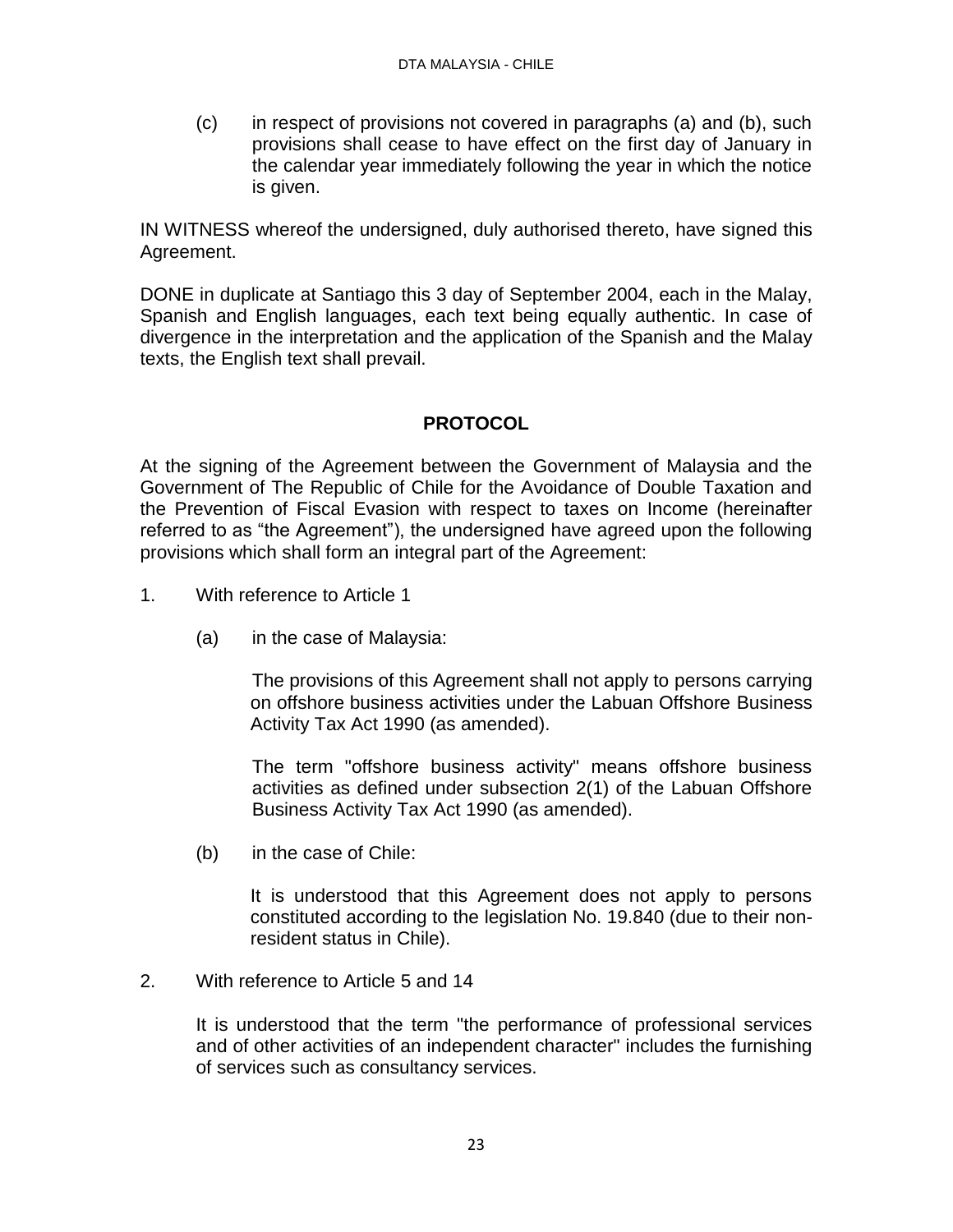3. With reference to Article 10

In the case of Chile, the provisions of Article 10 shall not limit the application of the Additional Tax provided that the First Category Tax is fully creditable in computing the amount of Additional Tax to be paid.

4. With reference to Article 11

If in any agreement or convention concluded by Chile with a third state, Chile would agree to exempt interest derived by the Government from the other state, such exemption shall automatically apply, for the purposes of paragraph 2 of Article 11, under the same conditions as if it had been specified in this Agreement.

For the purposes of this paragraph, the term "Government":

- (a) in the case of Malaysia means the Government of Malaysia and shall include:
	- (i) the government of the states;
	- (ii) the Bank Negara Malaysia (the Central Bank of Malaysia);
	- (iii) the local authorities;
	- (iv) the statutory bodies; and
	- (v) the Export-Import Bank of Malaysia Berhad (EXIM Bank);
- (b) in the case of Chile means the Government of Chile and shall include:
	- (i) the Central Bank of Chile
	- (ii) the local authorities;
	- (iii) the statutory bodies; and
	- (iv) a financial institution of similar characteristics to that mentioned in subparagraph (v) above, as agreed by the competent authorities.
- 5. With reference to Article 18

For greater certainty, a pension payment may include an annuity (a periodically paid sum under an obligation to make the payments in return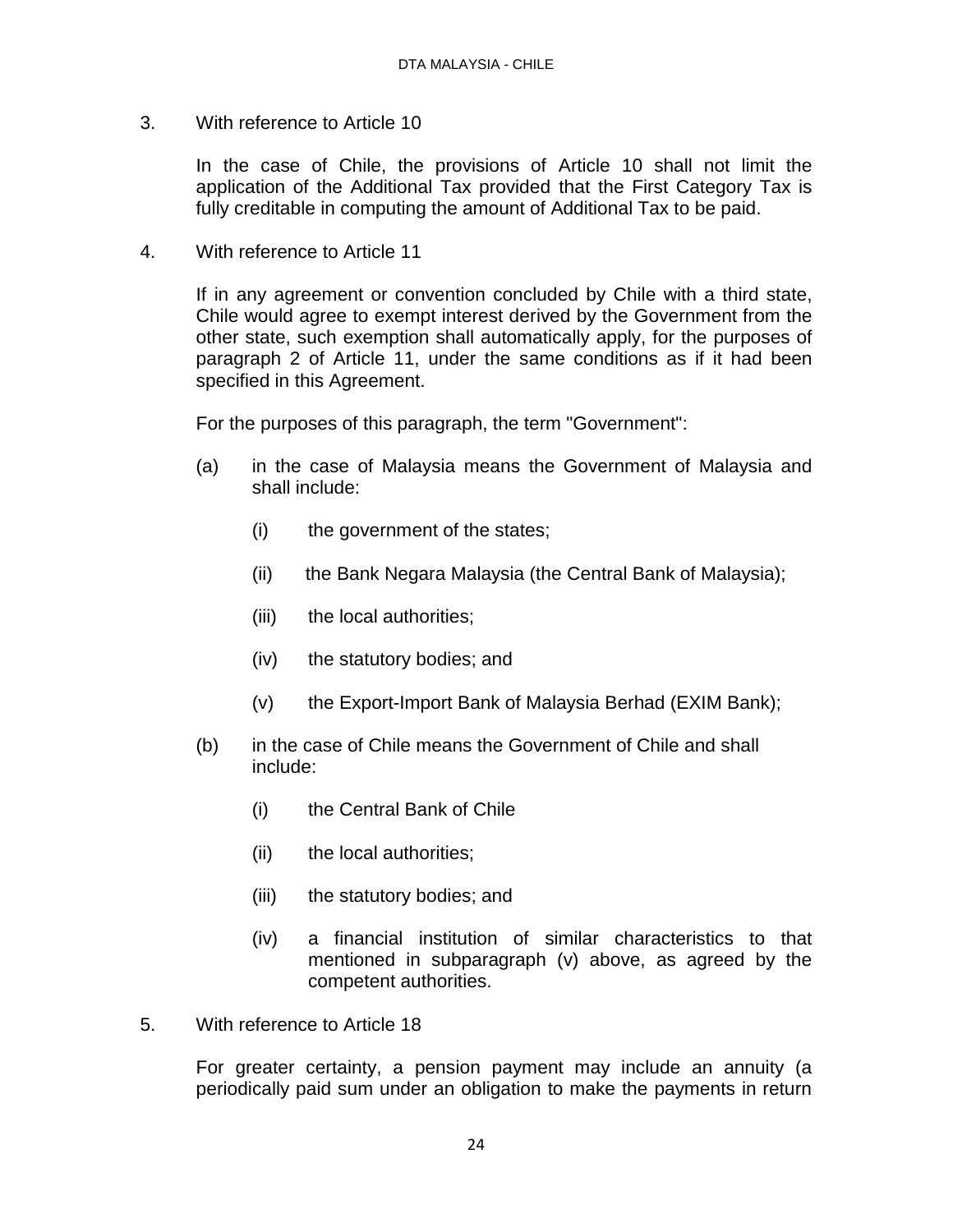for adequate and full consideration) if the payment is considered a pension payment under the laws of that Contracting State.

- 6. With reference to general application of the Agreement:
	- (a) With respect to pooled investment accounts or funds (as for instance the existing Foreign Capital Investment Fund in Chile), that are subject to a remittance tax and are required to be administered by a resident in Chile, the provisions of the Agreement shall not be interpreted to restrict imposition by Chile of the tax on remittances from such accounts or funds in respect of investment in assets situated in Chile.
	- (b) Nothing in this Agreement shall affect the application of the existing provisions of the Chilean legislation DL 600 (Foreign Investment Statute) as they are in force at the time of signature of the Agreement and as they may be amended from time to time without changing the general principle hereof.
	- (c) Nothing in this Agreement shall affect the taxation in Chile of a resident in Malaysia in respect of profits attributable to a permanent establishment situated in Chile, under both the First Category Tax and the Additional Tax but only as long as the First Category Tax is deductible in computing the Additional Tax.
	- (d) For the purposes of paragraph 3 of Article XXII (Consultation) of the General Agreement on Trade in Services, the Contracting States agree that, notwithstanding that paragraph, any dispute between them as to whether a measure falls within the scope of the Agreement may be brought before the Council for Trade in services, as provided by that paragraph, only with the consent of both Contracting States. Any doubt as to the interpretation of this paragraph shall be resolved under paragraph 3 of Article 24 or, failing agreement under that procedure, pursuant to any other procedure agreed to by both Contracting States.
	- (e) For the purposes of the Agreement, the Contracting States agree that if either Contracting State introduces capital tax under its domestic law, both Contracting States will participate without delay in negotiations for a Protocol to this Agreement with a view to extending the scope of this Agreement to include the above mentioned capital tax.
	- (f) It is understood that fees or profits for performing professional services or other activities of an independent character are treated as income under Article 14 (Fees for technical services) or Article 7